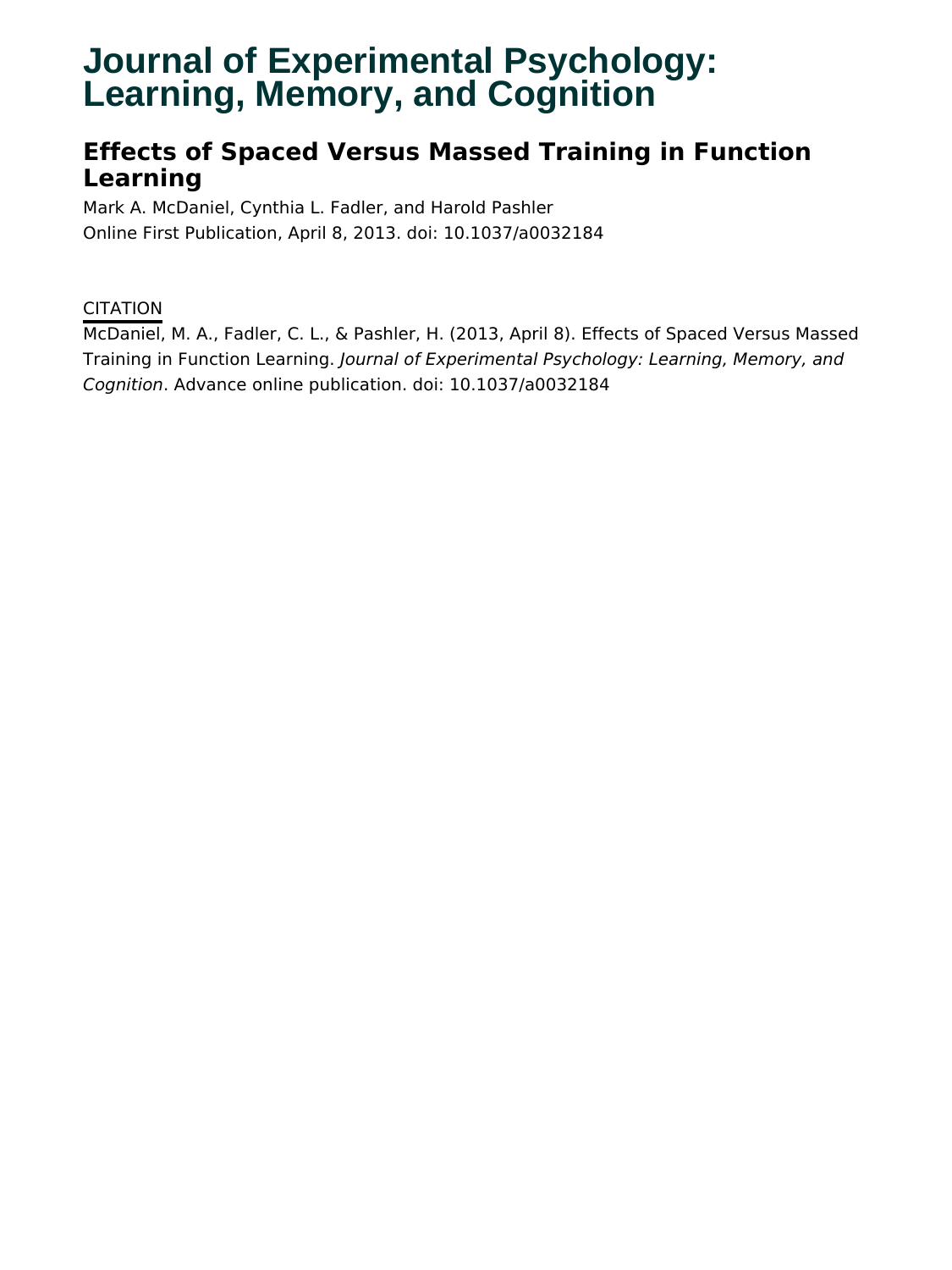## Effects of Spaced Versus Massed Training in Function Learning

Mark A. McDaniel Washington University and Center for Integrative Research on Cognition, Learning, and Education, St. Louis, Missouri

Cynthia L. Fadler Washington University

#### Harold Pashler University of California, San Diego

A robust finding in the literature is that spacing material leads to better retention than massing; however, the benefit of spacing for concept learning is less clear. When items are massed, it may help the learner to discover the relationship between instances, leading to better abstraction of the underlying concept. Two experiments addressed this question through a typical function learning task in which subjects were trained via presentations of input points (cue values) for which output responses (criterion values) were required. Subjects were trained either using spaced points, strategically massed points (points were paired in training such that they occurred on the same side of the underlying V-shaped function), or randomly massed points (points were randomly paired during training). All subjects were then tested on repeated training points, new (interpolation) points within the training range, and extrapolation points that fell outside the training range. Spacing led to superior interpolation and extrapolation performance, with random massing leading to the worst performance on all test trial types. These results suggest that, at least for function concepts, massed training is not superior to spaced training for concept learning.

*Keywords:* spaced versus massed training, function learning, concept learning

A well-established finding in the literature is that spacing repetitions of target items produces better memory for those targets than does massing their repetition (termed the *spacing effect*; Jacoby, 1978; see Cepeda, Pashler, Vul, Wixted, & Rohrer, 2006, for a review). This pattern is robust across materials, obtaining with words presented in a list (Foos & Smith, 1974), pictures in a list (Rea & Modigliani, 1987), related pairs of words in a list (Jacoby), and vocabulary—meaning pairs presented in a list (Dempster, 1987). Spacing effects have also been reported for learning particular mathematical procedures, such as calculating permutations (Rohrer & Taylor, 2007, Experiment 1), and for learning arithmetic skills (Rickard, Lau, & Pashler, 2008). Indeed, the experimental demonstrations of the benefits of spacing (rela-

Mark A. McDaniel, Department of Psychology, Washington University, and Center for Integrative Research on Cognition, Learning, and Education, St. Louis, Missouri; Cynthia L. Fadler, Department of Psychology, Washington University; Harold Pashler, Department of Psychology, University of California, San Diego.

This research was supported by Grant 220020166, Applying Cognitive Psychology to Enhance Educational Practice, from the James S. McDonnell Foundation. The third author's contributions were supported by a Multidisciplinary University Research Initiative award from the Office of Naval Research (25684A) and by Sciences Learning Center Grant SBE-0542013 from the National Science Foundation. We thank Chris Kudelka for assisting with the programming of the training conditions.

Correspondence concerning this article should be addressed to Mark A. McDaniel, Campus Box 1125, Department of Psychology, Washington University, St. Louis, MO 63130. E-mail: mmcdanie@artsci.wustl.edu

tive to massing) for retention are so compelling that basic memory researchers advocate spaced instruction for improving educational outcomes (see, e.g., Bjork, 1994; Cepeda et al., 2006; Dempster, 1989; Rohrer & Pashler, 2010). Yet, uncertainty remains regarding the relative advantages of spacing compared to massing for a fundamental and educationally important aspect of learning, that of concept learning.

Before developing the present issue regarding the outcome of concept learning with spaced versus massed presentation, it is important to specify that the focus here is on repeated presentations of training stimuli in a spaced or massed fashion within a single training session, paralleling much of the contemporary verbal memory literature (e.g., Jacoby, 1978). Spacing has also referred to the distribution of multiple training sessions over time, with this implementation of spacing typically investigated and applied to studies of skill development and learning of complex domains (e.g., medical training: Moulton et al., 2006; statistics lessons: Smith & Rothkopf, 1984; middle school biology: Reynolds & Glaser, 1964). In this article, we focus on training of a particular conceptual entity within one training session using repeated training stimuli.

In concept learning, learners are exposed to a set of instances that reflect a concept and, through repeated presentation of the instances and feedback on their responses, may come to abstract the essential features and their relations (e.g., Bourne, 1974). A prominent conjecture has been that massing the instances from a particular concept is preferable to spacing the instances of a particular concept across the stimulus set (i.e., across a set that reflects several different categorical responses), because massing allows the learner to more easily extract the similarities that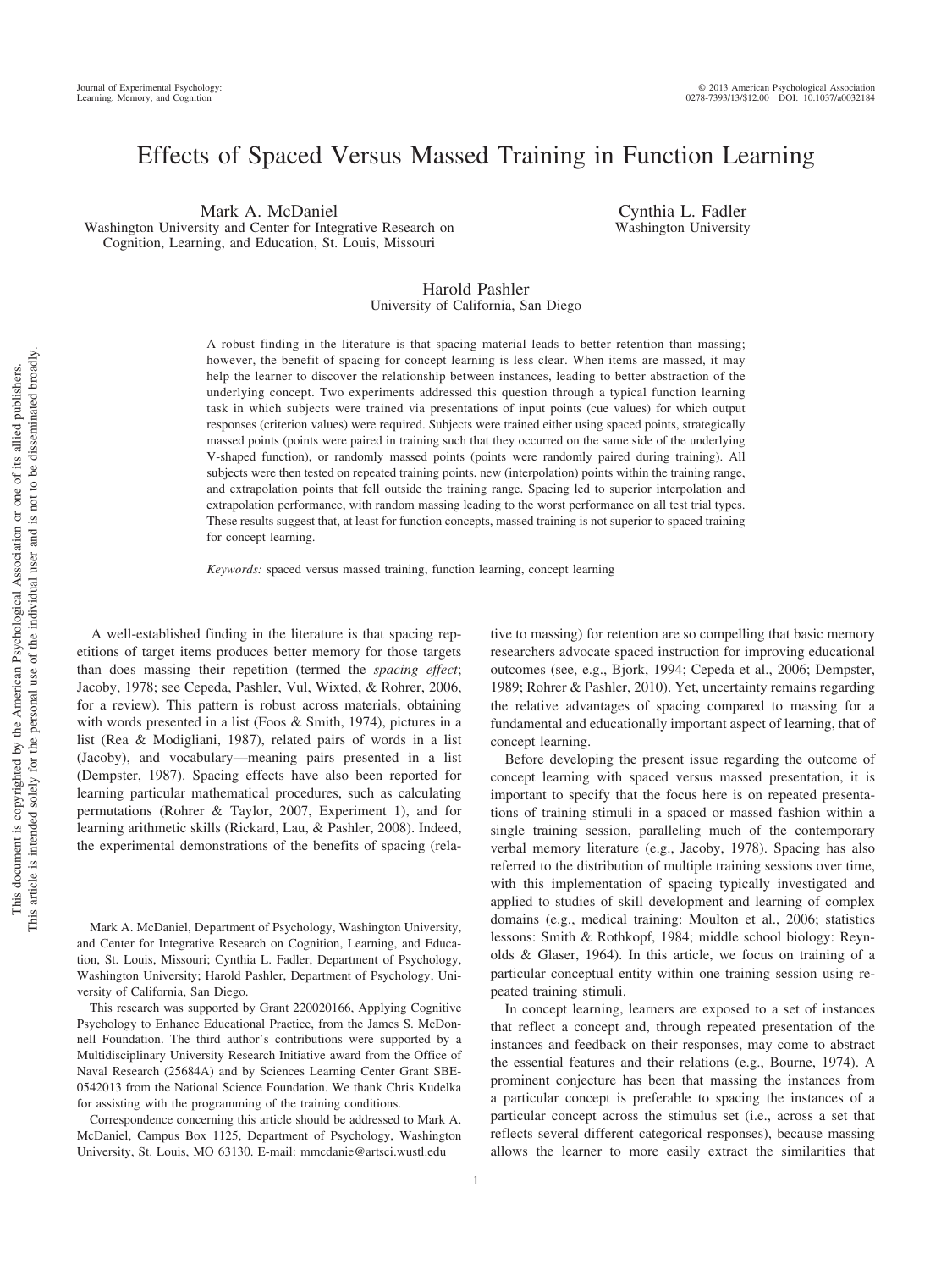characterize the concept (i.e., the common category response; see Kornell & Bjork, 2008). Note that in some paradigms, a particular stimulus can be repeated; in other paradigms, different stimuli from the same category are either massed or spaced across stimuli from other categories, but the same stimulus is never repeated (Kornell & Bjork, 2008). A particularly galvanizing claim is that "spacing is the friend of recall, but the enemy of induction" (Rothkopf, cited in Kornell & Bjork, 2008, p. 585).

Until recently, little experimental work has evaluated this possibility that spacing is inferior to massing for promoting concept learning. Kornell and Bjork (2008) reported that learning of the artistic style of a set of artists was superior when the learning procedure presented interleaved examples of the work of different artists relative to a procedure that massed the examples from each artist. Kornell and Bjork interpreted this finding as demonstrating that spacing was more effective than massing for concept learning. However, the experimental implementation of the spaced-learning condition confounded spacing with interleaving of the instances (from different styles) with one another, thereby clouding the interpretation of these results. In the few studies that have isolated interleaving from spacing, interleaving is found to promote learning by improving the ability of the learners to select the appropriate response for a given instance. Specifically, Rohrer and Taylor (2007) found that in training students to compute the volumes of four different geometric solids, interleaved practice on the four solids fostered much more accurate selection of the appropriate formula than did massed practice; errors in the formulae per se were not reported to be significantly different across interpolated and massed training. This pattern parallels Kornell and Bjork's finding in which learners more accurately identified the correct artist for test paintings, suggesting that the interpolated nature of the "spaced" condition may have played a prominent role in their result (see Kang & Pashler, 2012, for evidence directly supporting this possibility). Thus, the supposition that spacing is the enemy of concept learning remains an open issue.

The issue regarding the confounding of interleaving with spacing notwithstanding, the limited published work on the effects of spacing on concept learning has examined a narrow range of concept learning tasks. As far as we are aware, only a category learning task, and in particular that of artistic style, has been examined (Kang & Pashler, 2012; Kornell & Bjork, 2008). In category learning, inputs are mapped to categorical labels, but other kinds of conceptual structures are possible (Busemeyer, Byun, Delosh, & McDaniel, 1997). Another common structure is one in which continuous input values are mapped to continuous output values—that is, a function. The purpose of the current experiments was to examine the effects of spacing relative to massing in the learning of a function.

We focused on function learning for several reasons. First, the acquisition and use of functional relationships is ubiquitous. For example, interest rates are forecast based on their functional relation with inflation rates, farmers learn to predict harvest yields on the basis of the amount of rainfall, and employers might learn to anticipate how job performance is related to intelligence or other traits (McDaniel & Busemeyer, 2005). Second, and more importantly, a typical function-learning paradigm dovetails with the classic verbal learning paradigms in which spacing has been studied. In both the function learning and the verbal learning paradigms, particular items are repeated in the study session (for

function learning the item is a specific input or cue value— e.g., DeLosh, Busemeyer, & McDaniel, 1997; McDaniel, Dimperio, Griego, & Busemeyer, 2009—and the inputs are repeated to support reasonable learning levels). Accordingly, in the function learning paradigm, spacing can be implemented as it is in the verbal learning paradigms, with the spacing of a particular item achieved by inserting other training items between the spaced repetitions. Two aspects of this particular design are worth noting. One, it differs from the interleaving paradigms in which the "spaced" instances are interleaved with items from other categories. In the function learning paradigm, all of the items are generated from the same function, and the subjects' task is to learn that function. Second, following many spacing studies in the memory literature, spacing is instantiated both (a) temporally, in which the repetitions of the training item are separated from each other by a temporal delay, and (b) distributionally, in which the repetitions are separated from each other by presentations of other training items (Dempster, 1989; but see Rea & Modigliani, 1987, for a study in which spacing was only temporal).

A third attractive feature of function learning is that unlike the verbal learning paradigms, the relative benefit of spacing to massing can be assessed at two levels. One is the accuracy of retrieval for the specific input– output points presented in training (i.e., memory for the input– output pairs). The other is the learning of the more general relationship between input and output points (i.e., learning of the function rule) as assessed in transfer to new inputs. As we point out below, it is conceivable that the commonly observed advantage of spacing for learning particular training stimuli (in this case input– output points) might be reversed in the context of function learning. By examining markers of both levels of learning, we hoped to better characterize the outcomes of spacing versus massing on learning. Before developing the predictions, we briefly overview the experiment.

In common with other recent work examining function learning, we selected a V-shaped function for training (Kang, McDaniel, & Pashler, 2011; McDaniel, Cahill, Robbins, & Wiener, in press; McDaniel et al., 2009, Experiment 1). Subjects were trained on 20 training points from within a restricted range of input values  $(80-120)$  that encompassed the vertex (input value  $= 100$ ) of the "V." Training points were repeated 10 times. In the spaced condition, the set of 20 training points was presented once, followed by another presentation of the "list," and so on for 10 blocks (in which each training point was presented only once in each block). For a massed condition, we considered several possible ways to implement massed training. One straightforward procedure that would directly parallel the verbal learning paradigms would have been to repeat each training point 10 times in succession. However, our pilot work indicated that massing in this fashion produced virtually no learning as indexed by a retention test on trained points.

Accordingly, we modified the "standard" massing procedure to try to better align the massing procedure with the theoretical assumption that the advantage of massed training is that it allows the learner to more easily discern the concept (cf. Kornell & Bjork, 2008). Consistent with theoretical assumptions about learning in a multiple-cue prediction task (Klayman, 1988; the inputs are multiple discrete-valued cues and outputs are continuous values), we reasoned that for a function concept, learners must notice and understand how the output (criterion value) changes in relation to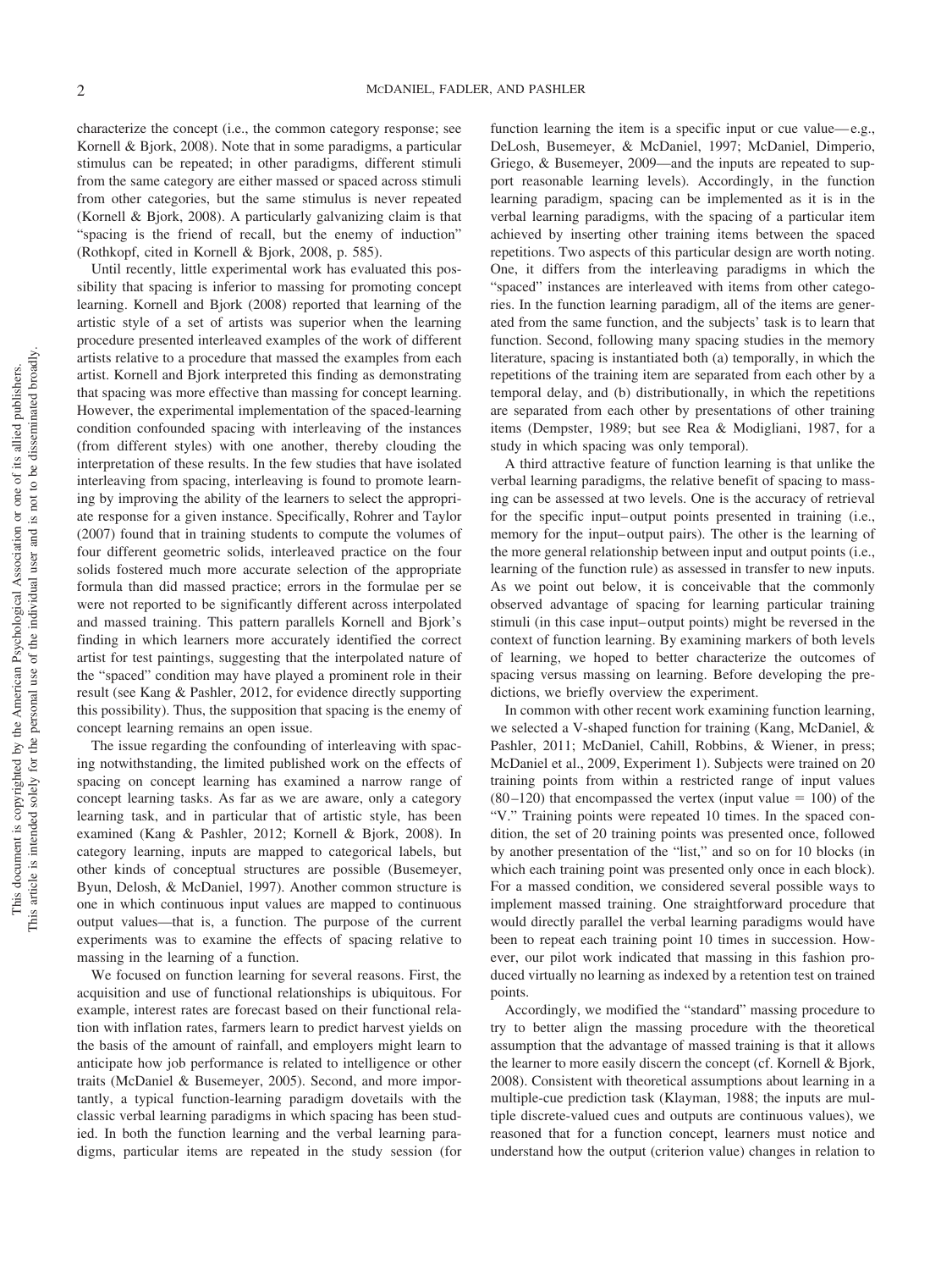the changes in the input (cue value). Consequently, we massed presentation of pairs of training stimuli such that each stimulus was presented followed by a second stimulus, with this pair of presentations repeated five times in succession. Then another pair of stimuli was presented in identical fashion and so on until 10 pairs of stimuli (20 different stimuli) had been presented. This entire sequence was then repeated for a total of 200 training trials.

To provide a more comprehensive comparison between the learning outcomes with spaced versus massed presentations, we examined two instantiations of the just-described massed condition. In the *massed random condition* (used in Experiment 1 only), a random presentation order for the stimuli was used, and the first two stimuli from the random order were paired, the third and fourth stimuli were paired, and so on. As would be expected, the random order produced some pairings that contained stimuli on both sides of the function's vertex and these pairings would not make apparent the different slopes on each side of the vertex, thereby potentially exacerbating the difficulty of abstracting a non-linear (quadratic-like) function (cf. Pachur & Olsson, 2012, Experiment 3).

Accordingly, in another massed condition, all massed pairs of stimuli were sampled from one or the other side of the function (labeled the *massed strategic* condition; used in Experiments 1 and 2). In this condition, massed pairings would clearly convey the relation between changes in input values (*x*) and changes in output values (*y*) for each side of the function, and therefore it seemed possible that this massed presentation condition would well convey the function rule. After training, learners were tested on some of the original training stimuli, new stimuli within the training range (interpolation), and new stimuli outside the training range (extrapolation).

One straightforward prediction based on the spacing effect with verbal materials is that for trained stimuli, learners in the spaced training condition should more accurately remember the output (criterion value) associated with each input (cue value) than learners in the massed condition. The more interesting question pertains to the transfer test, particularly those probes that required extrapolating beyond the training examples. In this regard, it is important to note that learning of the trained input– output pairs does not necessarily implicate learning of the abstract relation among the pairs. For purposes of exposition, we label this abstract component the *function rule* (in adopting this label we do not intend to imply any particular formal rule representation; cf. McDaniel & Busemeyer, 2005). An associative-learning model that does not acquire relational information (the function rule) approximates human learning performance in these tasks (Busemeyer et al., 1997), and in line with this model, some human subjects display highly accurate learning of the training stimuli with little or no apparent learning of the function (as indicated by flat extrapolation; Mc-Daniel et al., in press; (The associative model includes some generalization in activation of input values and output values, thereby supporting accurate interpolation; Busemeyer et al., 1997.) Consequently, it is possible that although spacing might promote accurate retention of the training stimuli, it will not stimulate learning of the functional relation among the stimuli for a significant portion of learners.

By contrast, massing pairs of training stimuli might increase the salience of the relations among training stimuli, especially specific information about the magnitude of the change in the output

associated with particular changes in the input values, thereby assisting learning of the functional relation (Klayman, 1988; Pachur & Olsson, 2012). This possibility is suggested by a recent finding reported in a multiple-cue prediction task (Pachur & Olsson, 2012). Learners who were presented with pairs of stimuli and encouraged to focus on comparisons among these paired training stimuli tended to learn the abstract relation (the multiple-cue function) between cue combinations and criterion values, whereas learners who focused on predicting the criterion value for each individual multiple-cue stimulus (i.e., a standard spaced presentation) were more likely to just learn the associations between the particular inputs (cue combinations) and outputs (criterion value).

Similarly, in the current study, massing presentation of stimulus pairs may encourage learners to attend to the relation between the input– out pairs (change in outputs with the change in inputs). Even though each item of the pair is presented sequentially, not concurrently as in Pachur and Olsson's (2012) paradigm, one would expect the massed presentations of pairs of stimuli to reduce demands on predicting criterion values, because these stimuli can be easily maintained in working memory. Reducing demands on predicting individual criterion values may be one parameter that allows learners to instead focus attention on relations among the stimuli. For several reasons then, massing presentation of stimulus pairs may more likely be congruent with *comparative hypothesizing* (Klayman, 1988) processes essential for learning the function relation between inputs and outputs than would spacing presentation.

On the above account, most if not all learners given massed training will gain some sense of the general shape of the function, whereas a fair proportion of learners given spaced training will not learn much about the function shape. This leads to the prediction that extrapolation performance should be better after massed training than after spaced training. To evaluate this prediction, we examined two indices of extrapolation: the mean absolute error of the learner's predicted output relative to the given function value and the slope of the learner's extrapolation predictions. A slope of zero suggests that learners have learned little if anything about how output values change as a function of the change in input values (the function rule). Note that a learner may not remember exactly the output paired with a particular input, but if the learner has learned something about the shape of the function relating the trained inputs and outputs then the slopes displayed in extrapolation would still resemble the slopes reflected by the training items. Therefore, if the massed training leads to better acquisition of the general function shape, then the slopes in extrapolation should be steeper (more different from zero) after massed training than after spaced training.

It is worth mentioning that for the massed training condition, the posited reliance on working memory for preparing output responses to individual input values would be expected to result in fragile long-term memory representations of the individual training stimuli (cf. Craik & Watkins, 1973; Jacoby, 1978). Consequently, learners in the massed condition could display relatively poor accuracy in the test phase for the trained stimuli, even though they produce highly accurate responding during training and a sense of the function shape (as evidenced on extrapolation test trials).

Alternatively, a common view is that during massed presentations, learners become inattentive to the items, thereby reducing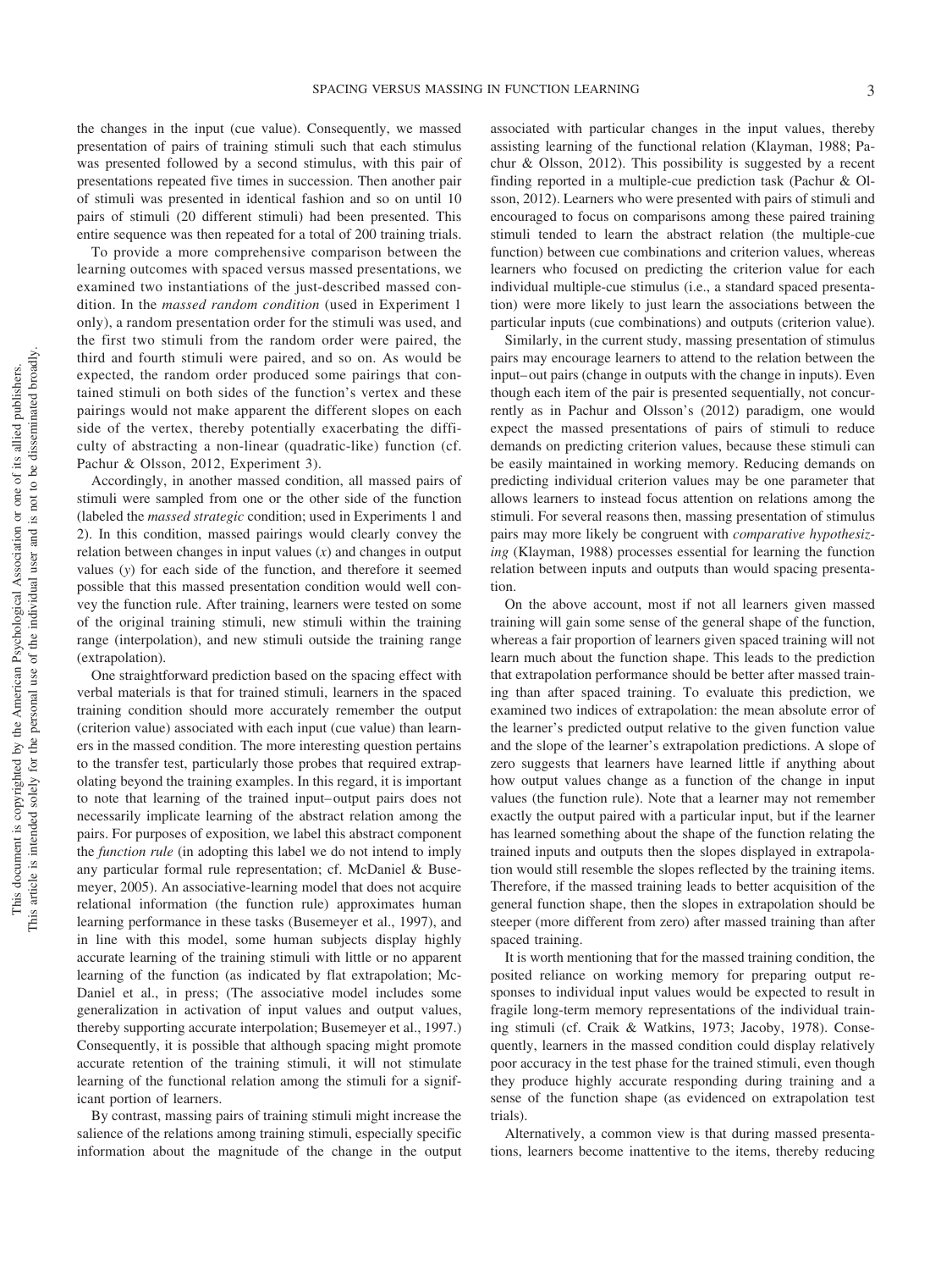the quality or quantity of processing, or both (Hintzman, 1974). Reduced attention to the presentations following the first presentation may not only penalize memory for the trained input– output pairs (thereby extending the spacing-effect patterns with verbal materials) but could also diminish learners attending to the changes in outputs as a function of changes in inputs on some trials, thereby hampering induction of the functional rule. From this perspective, acquisition of the function shape might be expected to be no better or worse after massed training than spaced training.

#### **Experiment 1**

#### **Method**

**Subjects and design.** Sixty undergraduates from the subject pool at Washington University in St. Louis participated for partial fulfillment of a course requirement or \$5 per half hour of participation. Subjects were randomly assigned to one of three conditions (*Spaced*, *Massed Random*, *Massed Strategic*) with 20 subjects in each condition. The final test consisted of three trial types (*Trained*, *Interpolation*, *Extrapolation*) and was identical for all participants, resulting in a mixed 3 (condition: *Spaced*, *Massed Random*, *Massed Strategic*) - 3 (trial type: *Trained*, *Interpolation*, *Extrapolation*) factorial design.

**Stimuli.** As described above, subjects were trained on a set of input– output pairs that conformed to a continuous bilinear function. The function itself was V-shaped within the interval  $51 \leq x$  $\leq$  149 with the vertex at 100. For values of  $x \leq 100$ ,  $f(x) = 230$  $-2.2x$ , and for values of  $x \ge 100$ ,  $f(x) = 2.2x - 210$ , including only integers for both inputs and outputs. During training, subjects were presented with 20 distinct trials (odd integers between 80 and 120) 10 times each, for a total of 200 trials during training. For individuals in the spaced condition, the 20 training trials were randomized within each of 10 blocks, and all subjects received a single order of presentation. For each of the massed conditions, participants received a pair of inputs 5 times each for a total of 10 trials before moving onto the next pair of trials. After all 10 pairs had been trained (100 trials), participants received the same trials again for a total of  $200$  trials.<sup>1</sup> The pairs in the massed random condition were randomly chosen, with a different random order constructed for each participant for the first 100 trials (an example of the trials for two sets of massed input pairs is as follows: 103, 111, 103, 111, 103, 111, 103, 111, 103, 111, 113, 89, 113, 89, 113, 89, 113, 89, 113, 89). The ordering of pairings for the first 100 trials was repeated in the same order for the second 100 trials (keeping pairs intact). The pairs in the massed strategic condition were chosen by randomly ordering items on each side of the vertex, with all participants given a single random order of pairs (e.g., 101, 119, 101, 119, 101, 119, 101, 119, 101, 119, 97, 87, 97, 87, 97, 87, 97, 87, 97, 87); the same order was then repeated in the second 100 training trials. The procedure for the massed strategic condition was designed to give subjects the best opportunity to learn the function, as pairs on a single side would be related with a single slope, whereas items on opposite sides of the vertex (possible in the massed random condition) would be governed by two different slopes.

During the final test, subjects were presented with a total of 60 trials; 20 of these were the odd integers presented during training (*Trained* trials), 20 were novel even integers within the trained interval (*Interpolation* trials), and the final 20 were outside the training range (*Extrapolation* trials; nine randomly chosen odd integers between 51 and 79, and 11 randomly chosen odd integers between 121 and 149). Subjects were presented all 60 trials in a single random order.

**Procedure.** Subjects were tested in small groups of 1–4 individuals. All instructions were self-paced and presented to subjects on the computer screen. Subjects were told to imagine that they had been hired by the National Aeronautics and Space Administration (NASA) to investigate an organism that has been discovered on Mars. The organism absorbs a newly discovered element, Zebon, and then releases another element, Beros. Subjects were then told to try to determine how much Beros will be released given different amounts of Zebon. Subjects were given a sample trial to ensure that they understood how to make a specific predicted value with the arrow keys. On each trial, subjects were shown an input value bar ("Zebon Absorbed"), a bar showing their predicted value ("Your Prediction"; always initially positioned at zero), and a bar that displayed the correct answer as feedback ("Beros Released"). Subjects were given unlimited time to respond by adjusting the height of the bar using the arrow keys, and, after pressing enter to submit their prediction, subjects were given immediate feedback. Feedback consisted of the output value displayed on the "Beros Released" bar and a sentence stating, "Your prediction was \_\_ units off." In addition, depending on the accuracy of the prediction, subjects saw the following feedback: "Perfect!"; "Great job!"; "Good job."; or "Not bad." This feedback appeared on the screen for 4 s to ensure that all participants received the same amount of study time before the next trial automatically appeared.

Immediately following training, participants began the test. They were given the same instructions again but were told that they would not receive feedback. During the test, subjects were presented with 60 trials in a single random order. Each trial consisted of only two bars, the input bar ("Zebon Absorbed") and the predicted response ("Your Prediction"; always initially positioned at zero). Subjects again adjusted the height of the response bar by using the arrow keys and pressed enter to submit their response. The trials were again self-paced, but no feedback was provided. After each response, subjects were told to wait for the next trial for 5 s, and then the program proceeded to the next trial. Throughout both training and test, subjects were monitored to ensure that they followed instructions and did not write anything down.

#### **Results**

For all analyses reported (in both Experiments 1 and 2), the rejection level for statistical significance was set at  $p = .05$ .

**Training performance.** Figure 1 summarizes participants' mean absolute error (across the 20 training points) as a function of the presentation number  $(1-10)$  for the training points. Inspection of this figure shows that for spaced training, participants' response

<sup>&</sup>lt;sup>1</sup> Due to a programming error, one item in the random massed condition was trained for eight instead of 10 trials. As there were a large number of trials, this small reduction in training for that item was unlikely to affect the results.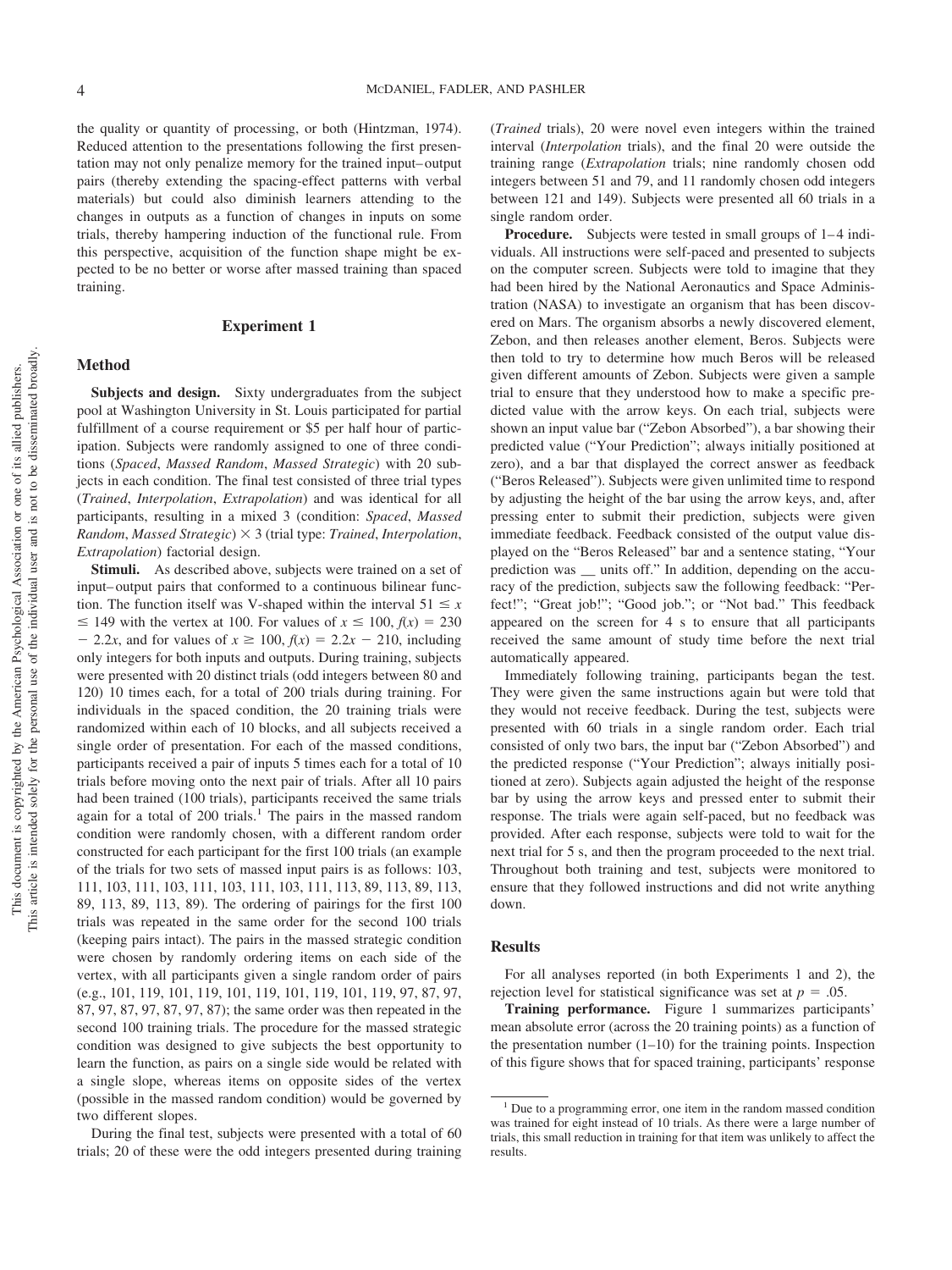

*Figure 1.* Mean absolute error for each presentation of training points in Experiment 1. *Strategic* = massed strategic condition; *Random* = massed random condition.

accuracy improved throughout the training period in a smooth, gradual fashion. In contrast, for both massed training groups, performance improved substantially from Presentation 1 to Presentation 2. At Presentation 6 (the second block of massed trials, which began the massed sequence over), performance dramatically worsened such that accuracy levels were nearly as low as on the very first presentation of the training points. Then, for the next presentation (Presentation 7), a massed presentation, performance quickly rebounded to near perfect levels. On the last (10th) presentation of each of the training points, responding remained more

accurate after massed training (random:  $M = 1.94$ ; strategic:  $M =$ 0.90) than with spaced training  $(M = 5.60)$ ,  $F(2, 59) = 8.895$ ,  $MSE = 13.75$ . Still, even by the end of spaced training, the average of participants' responses was well aligned with the training function, as displayed in Figure 2.

**Test performance.** The mean absolute error of each participant's predictions from the actual output amounts (i.e., those generated by the function) was computed for the three types of test points: trained, interpolation, and extrapolation (see Figure 3, upper, middle, and lower panels, for mean predictions for the



*Figure 2.* Mean responses for each group for the last presentation of each training point during the training phase in Experiment 1. *Strategic* = massed strategic condition; *Random* = massed random condition.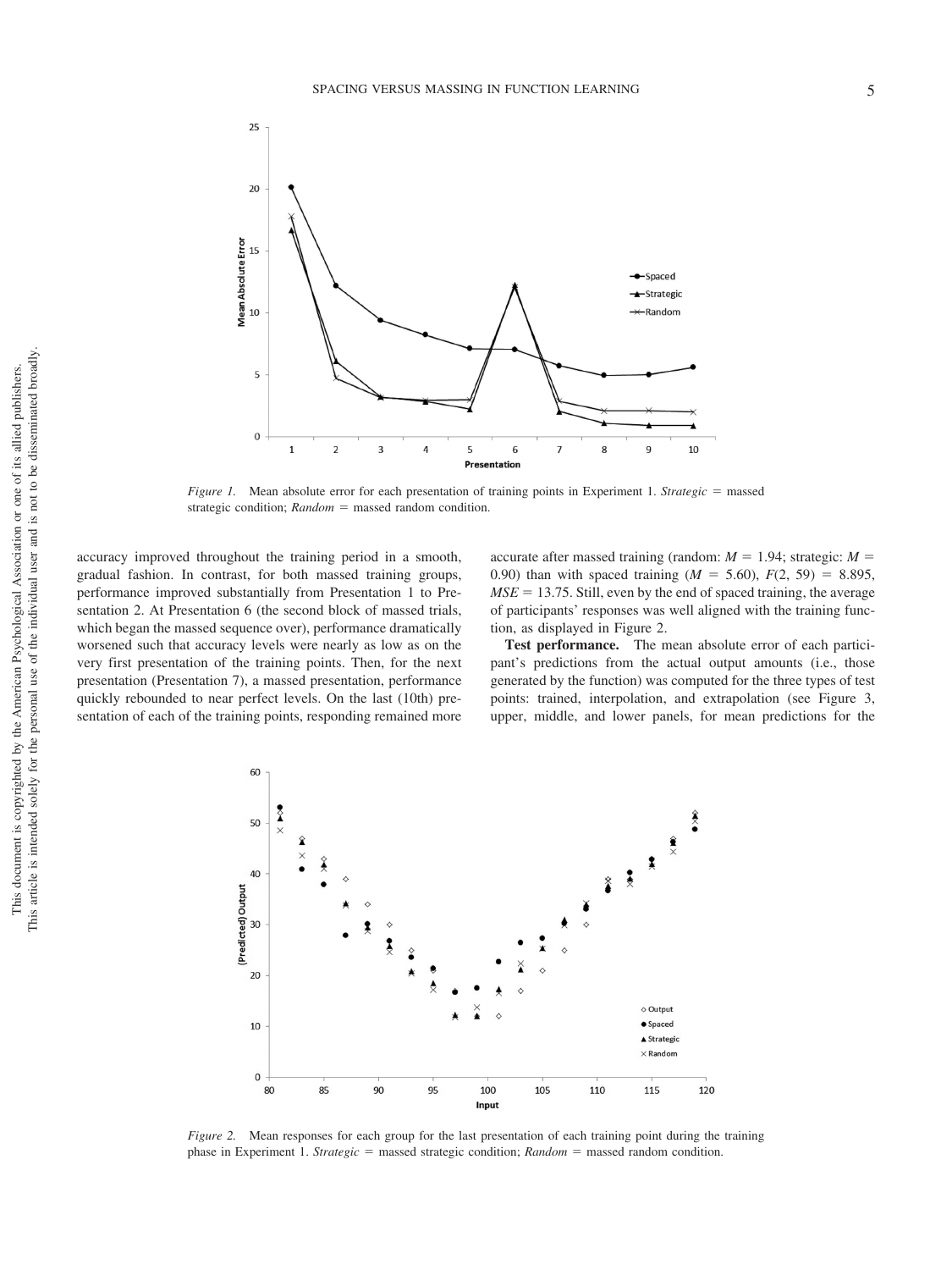

*Figure 3.* Mean responses for the test phase for each type of test trial (trained, interpolation, extrapolation) in Experiment 1. *Strategic* = massed strategic condition; *Random* = massed random condition.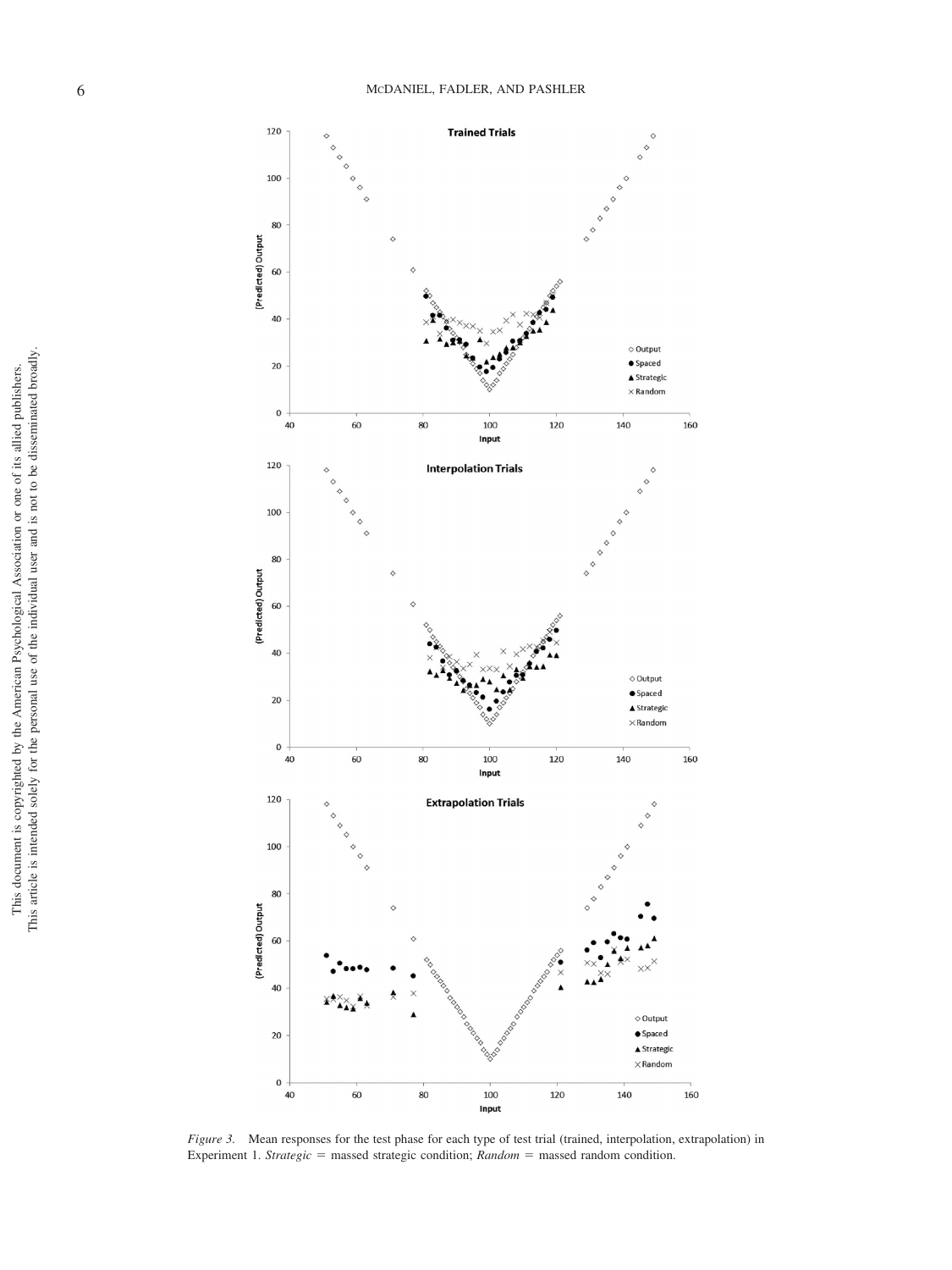trained, interpolation, and extrapolation points, respectively). We submitted these values to a 3 (training condition)  $\times$  3 (type of test point) mixed analysis of variance (ANOVA), with training condition as the between-subjects variable and test point as the withinsubjects variable. In general, participants' responses were significantly more accurate for the trained points  $(M = 10.66)$  and interpolation points  $(M = 11.43)$  than for extrapolation points  $(M = 49.53), F(2, 114) = 253.00, MSE = 117.11$  (for the main effect). More importantly, there was a significant effect of training condition,  $F(2, 57) = 10.55$ ,  $MSE = 182.50$ , with spaced training generally producing more accurate performance  $(M = 17.82)$  than the massed strategic condition ( $M = 24.77$ ) and the massed random condition  $(M = 29.04)$ .

These group differences did not interact with type of test point  $(F \leq 1)$ . However, because of the theoretical import of identifying the outcomes of spaced versus massed training for retention of training points and for learning of the functional relation (function form), we conducted a series of planned pairwise comparisons contrasting performance in the spaced condition relative to each of the massed conditions for each kind of test point (trained, interpolation, extrapolation). The planned comparisons confirmed that the spaced-training condition was significantly ( $p < .05$ ) superior to the massed-random condition for the trained points,  $t(38)$  = 2.54; interpolation points,  $t(38) = 2.73$ ; and extrapolation points,  $t(38) = 2.82$ . The spaced-training advantage over the massedstrategic condition was significant for trained points,  $t(38) = 3.66$ , and interpolation points,  $t(38) = 4.41$ , with a marginally significant difference on extrapolation points,  $t(38) = 1.79$ ,  $p = .08<sup>2</sup>$ 

Another gauge of participants' learning of the function is the topography of their overall set of predicted values (see Figure 3). To capture the topography, we computed the slopes of each participant's predicted values for each of the three types of test points (trained, interpolation, extrapolation) for each segment of the function (left—negatively sloped; right—positively sloped). To allow straightforward interpretation of the statistical analyses, we retained the signs of the slopes and computed a 3 (training condition)  $\times$  3 (type of test point) mixed ANOVA for the left side of the function and a parallel ANOVA for the right side of the function. The ANOVAs revealed that the response slopes significantly differed across the test-point types,  $F(2, 114) = 23.80$ ,  $MSE = 0.49$ , and  $F(2, 114) = 15.75$ ,  $MSE = 0.37$ , for left and right segments, respectively. The mean slopes are displayed in Table 1 and clearly show that slopes were steeper for trained and interpolation points than for extrapolation points. More importantly, the slopes of participants' predictions were in general steepest after spaced training,  $F(2, 57) = 7.21$ ,  $MSE = 2.12$ , and  $F(2, 57) = 7.67$ ,  $MSE = 1.48$ , for the left and right parts of the function, respectively. Finally, training condition and type of test point significantly interacted such that for both the left and right parts of the function, the advantage of spaced training was especially prominent for trained and interpolation points,  $F(4, 114) = 4.09$ ,  $MSE =$ 0.49, and  $F(4, 114) = 2.88$ ,  $MSE = 0.37$  (for the left and right sides, respectively).

Pairwise comparisons supported this interpretation of the interaction. The spaced condition showed a significantly  $(p < .05)$ steeper slope than the massed random and the massed strategic conditions on trained points—for massed random,  $t(38) = 4.84$ , left side, and  $t(38) = 2.91$ , right side; for massed strategic,  $t(38) =$ 4.11, left side, and  $t(38) = 2.04$ , right side—and on interpolation

points—for massed random,  $t(38) = 3.93$ , left side, and  $t(38) =$ 3.60, right side; for massed strategic,  $t(38) = 3.20$ , left side, and  $t(38) = 4.28$ , right side. By contrast, few significant differences emerged for extrapolation. For the left (negatively sloped) side, though spaced  $(M = -0.19)$  but not massed random or massed strategic (random:  $M = 0.08$ ; strategic:  $M = 0.02$ ) training supported negatively sloped predictions, these values did not reliably differ (for extrapolation;  $ts < 1$ ). For the right (positively sloped) side of the function, all groups supported positively sloped prediction. Nevertheless, pairwise comparisons indicated that spacing produced significantly more positive slopes ( $M = 0.81$ ) in extrapolation than did the random massing  $(M = 0.10)$ ,  $t(38) = 2.38$ , but only nominally more positive slopes for strategic massing (*M*  $0.64$ ;  $t < 1$ ).

Next, to determine whether participants' responses reflected any slope at all (i.e., indicated some appreciation of the general function form), we contrasted the slopes in each training condition to zero (for each type of test point in the left and the right sides of the function). Table 1 provides the statistical results. These results showed that for spaced training, in every part of the tested function except the left (lower) extrapolation region, learners' predictions represented a slope that was significantly different from zero and in the appropriate direction (i.e., negatively sloped for the left region). After massed training, learners' response slopes were generally above zero for the right (upper) segment, but displayed slopes were not significantly different from zero for the entire lower segment (with the exception of trained points for the massed strategic group).

#### **Discussion**

One important result was that during training, massed presentations produced responding that was extremely accurate and significantly more so than for spaced presentations. The striking exception to this pattern was for the sixth presentation of the training points, the presentation that began the second block of massing (the previous massing was interrupted on this presentation). For this presentation, accuracy in the massed (but not the spaced) conditions approached the low accuracy levels that were displayed on the very first presentation of the training points. In addition, output responses to training points during the test phase were less accurate after massed training relative to spaced training. These patterns strongly suggest that participants in the massedrepetition groups were relying on working memory to generate their output responses during training. Working memory is considered to be involved in several aspects of concept learning (e.g., Craig & Lewandowsky, 2012); for massed repetitions, working memory could serve to accurately, but only temporarily, represent the correct input– output pairings. In the current paradigm, although we massed repetitions of a sequence of two training points, a learner would need only maintain two correct input– output

<sup>&</sup>lt;sup>2</sup> One participant in the spaced training group displayed extrapolation that followed an oscillating pattern, a reasonable extrapolation from the V-shaped training points but nevertheless yielding relatively high mean absolute error (MAE) values when the participants' extrapolation outputs were compared to the intended V-function. To be conservative, this individual's data were included in the extrapolation analyses of MAE and slopes; excluding those data from the analyses yielded a significantly lower MAE in extrapolation for spaced than for the massed-strategic condition.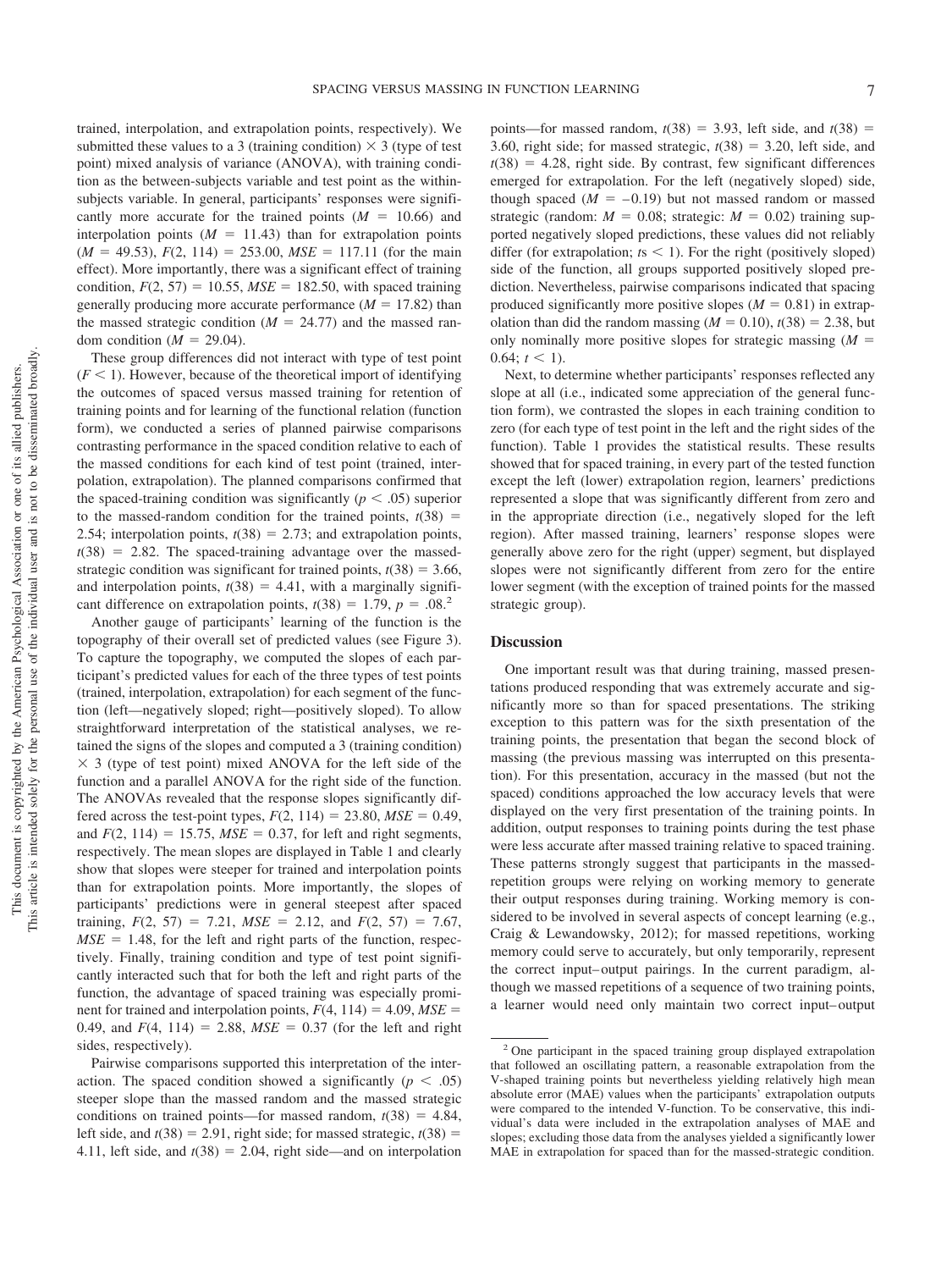Table 1

| Experiment   | Trial type                                | Lower segment                                              |                                                |                                                                  | Upper segment                                                  |                                                          |                                                          |
|--------------|-------------------------------------------|------------------------------------------------------------|------------------------------------------------|------------------------------------------------------------------|----------------------------------------------------------------|----------------------------------------------------------|----------------------------------------------------------|
|              |                                           | Spaced                                                     | Massed:<br>Random                              | Massed:<br>Strategic                                             | Spaced                                                         | Massed:<br>Random                                        | Massed:<br>Strategic                                     |
| Experiment 1 | Extrapolation<br>Interpolation<br>Trained | $-0.19(-0.54)$<br>$-1.47(-6.75)^{a}$<br>$-1.68(-9.29)^{a}$ | 0.08(0.38)<br>$-0.27(-1.28)$<br>$-0.34(-1.64)$ | 0.02(0.14)<br>$-0.40(-1.60)$<br>$-0.55$ ( $-2.64$ ) <sup>a</sup> | $0.81(3.46)$ <sup>a</sup><br>$1.62 (9.03)^a$<br>$1.60(7.22)^a$ | 0.10(0.51)<br>$0.69(3.68)^a$<br>(0.70(3.30) <sup>a</sup> | $0.64$ $(4.25)^a$<br>$0.58(3.59)^{a}$<br>$1.02 (5.82)^a$ |
| Experiment 2 | Extrapolation<br>Interpolation<br>Trained | 0.04(0.19)<br>$-1.43$ $(-6.97)^{a}$<br>$-1.55(-8.80)^{a}$  |                                                | 0.21(1.90)<br>$-0.09(-0.57)$<br>$-0.10(-0.60)$                   | $0.94$ $(4.72)^a$<br>$1.51(8.39)^a$<br>$1.84 (14.00)^a$        |                                                          | $0.77(6.18)^a$<br>$0.44(2.47)^{a}$<br>$0.81(4.32)^a$     |

*Mean Slope of Responses on Test Trials as a Function of Trial Type, Training Group, and Segment in Experiments 1 and 2*

*Note.* Values in parentheses represent *t* values contrasting the slope against a value of 0. a Slope is significantly different from 0.

pairings (determined via the feedback) to support virtually perfect performance on training trials repeated subsequent to the initial presentation (a memory load within the estimated capacity of working memory; Cowan, 1999). With regard to learning (test trial performance), however, based on research in the verbal learning domain (e.g., Craik & Watkins, 1973; Glenberg, Smith, & Green, 1977), maintenance of information in working memory per se does not necessarily foster storage of that information in long-term memory. In line with this idea, memory for the outputs of the trained points was less accurate after massed than spaced training (as revealed both by performance on the sixth training presentation when massing was temporarily disrupted and by test-trial performance).

For the reasons outlined in the introduction, the above finding is not necessarily telling with regard to whether massing promoted learning of the function rule relative to spacing. Though massing did not foster better learning of the associations between the input values and the output values than did spacing (as indexed by responding on the trained points during the test phase), massing could still help learners extract the relational structure reflected by the training points (the function rule). Accordingly, the second major set of findings was from the transfer test trials. These results indicated that the massed random training was also impaired in abstracting the underlying function and that even a strategically presented massed sequence did not foster acquisition of the underlying function to the extent that spaced training did. The provisional conclusion is that massed training did not foster comparative hypothesizing (Klayman, 1988) about the changes in outputs that corresponded to changes in inputs.

Before discussing these results in detail, we first report a second experiment that examined the possibility that the relatively poor test performances after massed training reflected an unintended advantage for the spaced training condition. In particular, in the spaced condition, the last 20 training trials exposed all 20 training points, whereas in the massed conditions, only 4 of the training points were exposed in the last 20 training trials. Thus, the delay between the last appearance of a training point and the onset of the test phase was longer for nearly all of the training points in the massed conditions relative to the spaced condition.

#### **Experiment 2**

To better equate the interval between training and testing, for the spaced condition we added a filled delay between the end of training and the beginning of testing for the spaced condition. We chose a delay that was half of the average amount of time it took the massed condition to complete the second 100 trials of training (in this experiment we used only the massed strategic condition, and for brevity we label this condition as *massed* from hereon). By doing so, approximately half of the spaced items were tested at a longer delay than the massed items, and approximately half of the massed items were tested at a longer delay than the spaced items, thereby generally evening out the test-delay across the two conditions.

In this experiment we also better equated the overlap between training and test order across the two training conditions (for the trained items). First, we adjusted the training order for the spaced condition to parallel that for the massed condition. That is, the pairs of training items and the order of the sequence of pairs in the massed condition were used to order the presentation of the training items in each block of the spaced training condition. Then, during testing each pair of points was presented intact (though the order of the pairs themselves was interspersed with transfer items). Finally, we used 50% more extrapolation trials in the test phase than in Experiment 1 (30 instead of the 20 used in Experiment 1) so that the slope estimates would be more robust (i.e., less influenced by an oddball response).

If the relative ineffectiveness of massing observed in Experiment 1 was a consequence of advantages enjoyed by the spaced condition in terms of a more favorable retention interval (shorter) or test task (random test trial presentation more similar to random training trial presentation), then massing might promote learning outcomes that exceed those observed for spacing. It is worth noting, however, that if such a pattern obtained, it likely would be most prominent for retention of the training points per se, as memory for conceptual information (the function form in this context) is typically more robust than for exemplars (the training points; Jones, Bourne, & Healy, 2012). Alternatively, if the effects in Experiment 1 are reflective of shortcomings in learning after massed relative to spaced training, then we should again observe superior outcomes for the spaced training condition.

#### **Method**

**Subjects and design.** Forty-two undergraduates from the subject pool at Washington University in St. Louis participated for partial fulfillment of a course requirement or \$5 per half hour of participation. Subjects were randomly assigned to one of two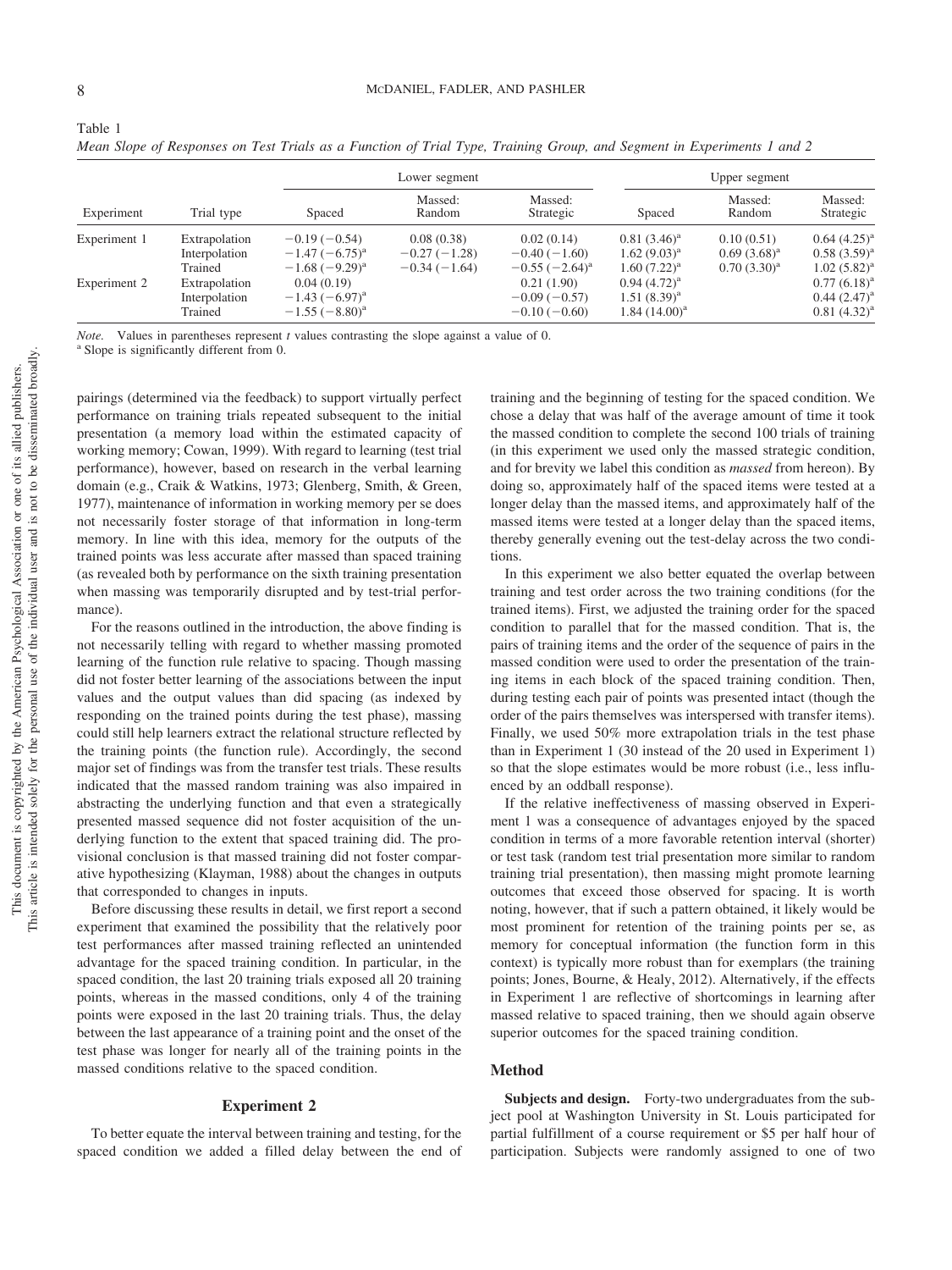conditions (*Spaced* [ $N = 20$ ], *Massed* [ $N = 22$ ]). The final test consisted of three trial types (*Trained*, *Interpolation*, *Extrapolation*) and was identical for all participants, resulting in a mixed 2 (condition: *Spaced*, *Massed*) × 3 (trial type: *Trained*, *Interpolation*, *Extrapolation*) factorial design.

**Stimuli.** The stimuli were similar to that of Experiment 1. Subjects were trained on a set of input– output pairs that made up a continuous V-shaped function within the interval  $51 \le x \le 149$ with the vertex at 100. For values of  $x \le 100$ ,  $f(x) = 230 - 2.2x$ , and for values of  $x \ge 100$ ,  $f(x) = 2.2x - 210$ , including only integers for both inputs and outputs. During training, all subjects were presented with 20 distinct trials (odd integers between 80 and 120) 10 times each, for a total of 200 trials during training. For individuals in the massed condition, participants received a pair of inputs 5 times each for a total of 10 trials before moving onto the next pair of trials. After all 10 pairs had been trained (100 trials), participants received the same trials again for a total of 200 trials. The pairs were chosen by randomly ordering items on each side of the vertex and giving each participant a single random order of pairs with the same order repeated in the second half of the training trials. For individuals in the spaced condition, the 20 training trials in each block were presented in the same order as the massed condition, such that each of the 10 pairs was seen once during each of the 10 blocks. All subjects within each condition received a single order of presentation.

After training, in the massed strategic condition participants received no delay and immediately began the test following training. In the spaced condition participants received a delay of 11.5 min, during which they played the game Tetris. This delay time was decided by examining the massed strategic condition in Experiment 1 and calculating the average amount of time it took for individuals to complete the second half of training and dividing this time by two. In this way, we approximately equated the average delay between training of the individual points and the test for both conditions. During the final test, subjects were presented

with a total of 60 trials, 20 of these were the odd integers presented during training (*Repeated Training* trials), 10 were novel even integers within the trained interval (*Interpolation* trials), and the final 30 were outside the training range (*Extrapolation* trials; 15 odd integers between 51 and 79 and 15 odd integers between 121 and 149). Subjects were presented all 60 trials in a single random order, with the constraint that all training pairs remained intact during presentation. All input values were presented graphically through bar graphs. Subjects were presented with three bars. The leftmost bar represented the input value, the middle bar was adjustable using the arrow keys such that participants could respond and make predictions, and the final bar was used to show the correct output value (not displayed during the test phase). The remainder of the procedure was identical to that of Experiment 1.

#### **Results and Discussion**

**Training performance.** As in Experiment 1, we examined performance across the training trials. Figure 4 summarizes participants' mean absolute error (across the 20 training points) as a function of presentation number (for each particular input value). The pattern echoed that in Experiment 1. With spaced training, gradual improvement continued across the presentations. In contrast, with massed training, as expected performance improved substantially from Presentation 1 to Presentation 2; upon encountering the second block of massed trials (Presentation 6), performance dramatically worsened and then quickly rebounded to near perfect levels for the second massed presentation in the block (Presentation 7). For the last (10th) presentation of each of the 20 training (input) values, massed training continued to support highly accurate responding  $(M = 0.48)$ , responding that was significantly more accurate than that produced with spaced training  $(M = 4.11)$ ,  $F(1, 41) = 27.17$ ,  $MSE = 5.09$ . However, spaced-training participants' responses were still well aligned



*Figure 4.* Mean absolute error for each presentation of training points in Experiment 2. *Strategic* = massed strategic condition.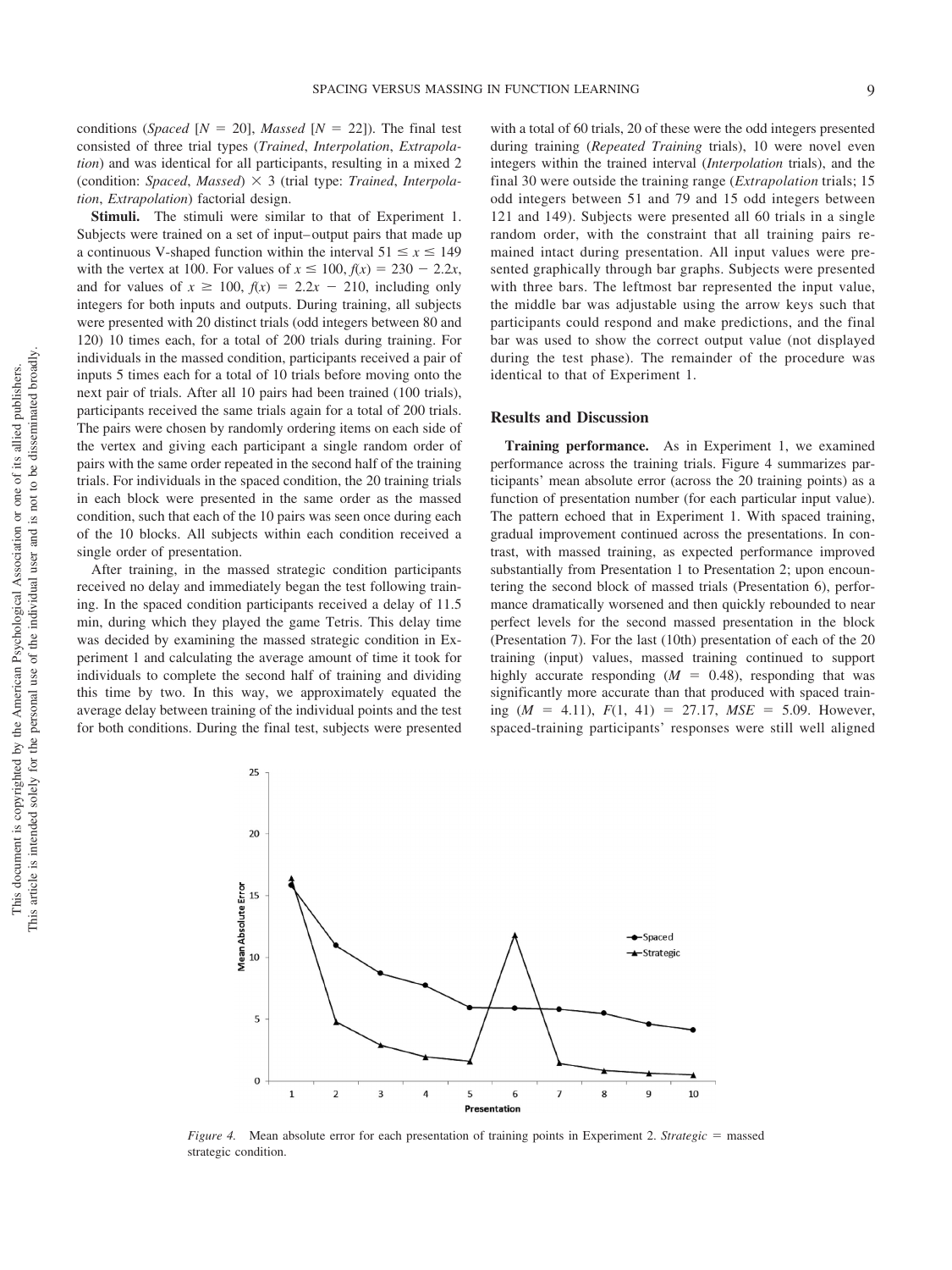with the training function by the end of training, as displayed in Figure 5.

**Test performance.** We first report the accuracy of the test responses, and then report slope analyses. The mean absolute error of each participants' predictions from the actual output amounts (i.e., those generated by the function) were computed for the three types of test points: trained, interpolation, and extrapolation (see Figure 6, upper, middle, and lower panels, for mean predictions for the trained, interpolation, and extrapolation points, respectively). We submitted these values to a 2 (training condition)  $\times$  3 (type of test point) mixed analysis of variance (ANOVA), with training condition as the between-subjects variable and test point as the within-subjects variable. In general, participants' responses were significantly more accurate for the trained points  $(M = 9.44)$  and interpolation points  $(M = 10.64)$  than for extrapolation points  $(M = 41.14), F(2, 80) = 189.10, MSE = 71.53$  (for the main effect). More importantly, there was a significant effect of training condition,  $F(1, 40) = 22.83$ ,  $MSE = 123.08$ , with spaced training producing more accurate performance  $(M = 15.68)$  in general than the massed strategic condition ( $M = 25.13$ ). These group differences did not interact with type of test point  $(F \leq 1)$ . As in Experiment 1, due to the theoretical import of identifying the outcomes of spaced versus massed training for both retention of training points and learning of the functional relation (function form), we conducted a series of planned pairwise comparisons contrasting performance in the two training conditions for each kind of test point (trained, interpolation, extrapolation).

The planned comparisons confirmed that the spaced-training advantage was significant compared to the massed condition for the trained points,  $t(40) = 3.61$ ; interpolation points,  $t(40) = 4.14$ ; and extrapolation points,  $t(40) = 2.73$ . Thus, even when (a) the delay between the most recent presentation of each of the 20 training points during training and the onset of the testing phase was on average comparable for massed and spaced training, and (b) the trained pairs presented in massed fashion were intact during test (i.e., each item of the pair was presented on successive test trials, unlike in Experiment 1), spaced training produced superior retention of the training points, as well as more accurate responses for transfer (not trained) points.

We next examined the topography of the test responses. As in Experiment 1, we computed the slopes of each participant's predicted values for each of the three types of test points (training, interpolation, extrapolation) for each segment of the function (left—negatively sloped; right—positively sloped). To allow straightforward interpretation of the statistical analyses, we retained the signs of the slopes and computed separate 2 (training condition)  $\times$  3 (type of test point) mixed ANOVAs for each segment of the function (left side, right side). The ANOVAs showed that slopes of the responses significantly differed across the test points,  $F(2, 80) = 38.59$ ,  $MSE = 0.30$ , and  $F(2, 80) =$ 5.78,  $MSE = 0.44$  (for left and right sides, respectively), such that the slopes were steeper for trained and interpolation points than for extrapolation points (see Table 1 for mean slopes). These ANOVAs also revealed that in general the slopes of participants' predictions were steepest after spaced training,  $F(1, 40) = 24.83$ ,  $MSE = 1.23$ , and  $F(1, 40) = 19.83$ ,  $MSE = 0.90$ , for the left and right parts of the function, respectively. Finally, a significant interaction between training condition and type of test point suggested that the advantage of spaced training was especially prominent for trained and interpolation points,  $F(2, 80) = 17.24$ ,  $MSE = 0.30$ , and  $F(2, 80) = 6.30$ ,  $MSE = 0.44$  (for the interaction on the left and right sides, respectively; see Figure 6).

Pairwise comparisons supported this interpretation, with the spaced condition showing a greater slope than the massed condition on trained trials— $t(40) = 6.11$ , left side;  $t(40) = 4.47$ , right side—and on interpolation trials— $t(40) = 5.23$ , left side;  $t(40) =$ 4.24, right side. By contrast, no significant differences emerged for extrapolation ( $t s < 1$ ).



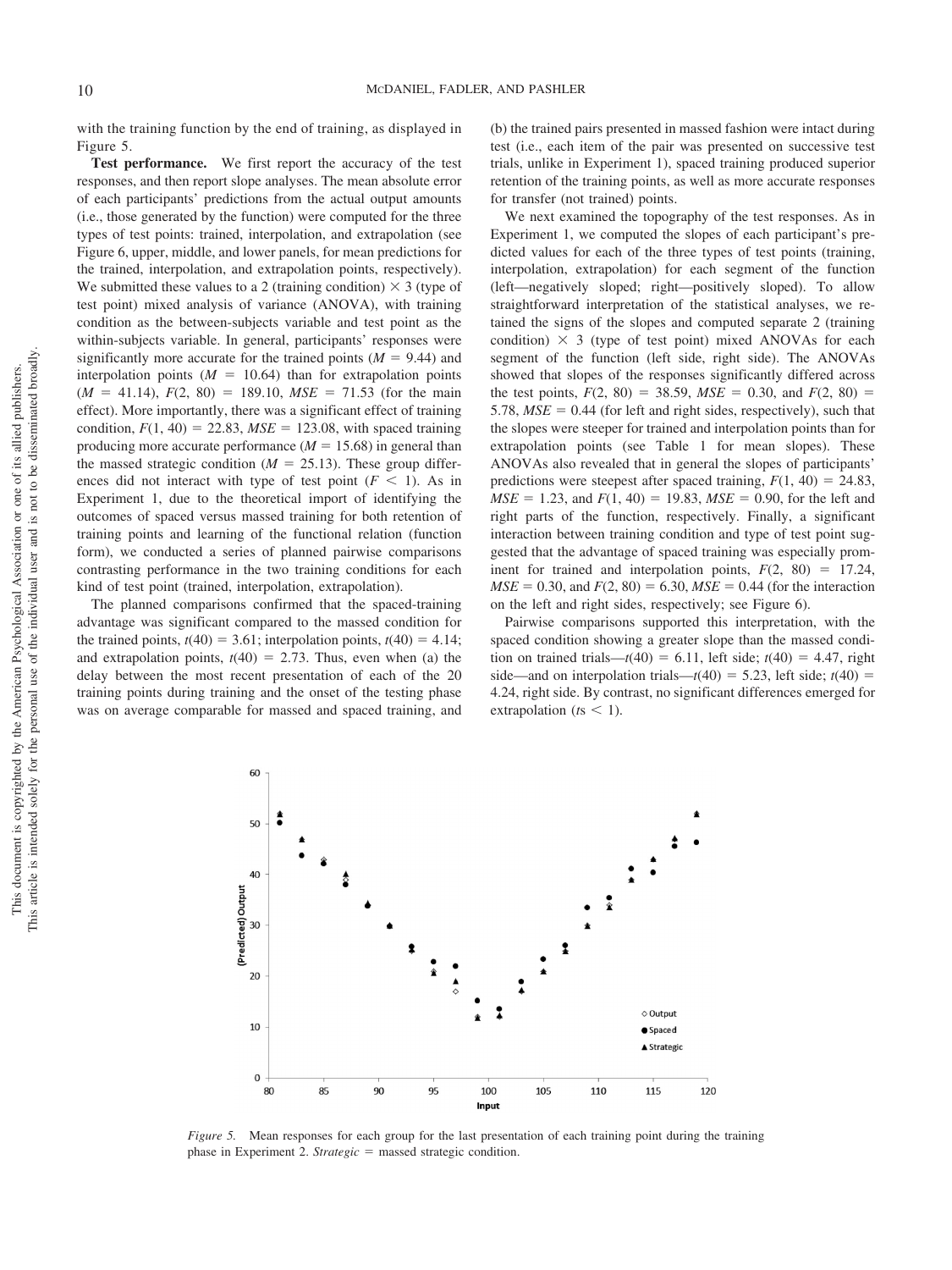

*Figure 6.* Mean responses for the test phase for each type of test trial (trained, interpolation, extrapolation) in Experiment 2. *Strategic* = massed strategic condition.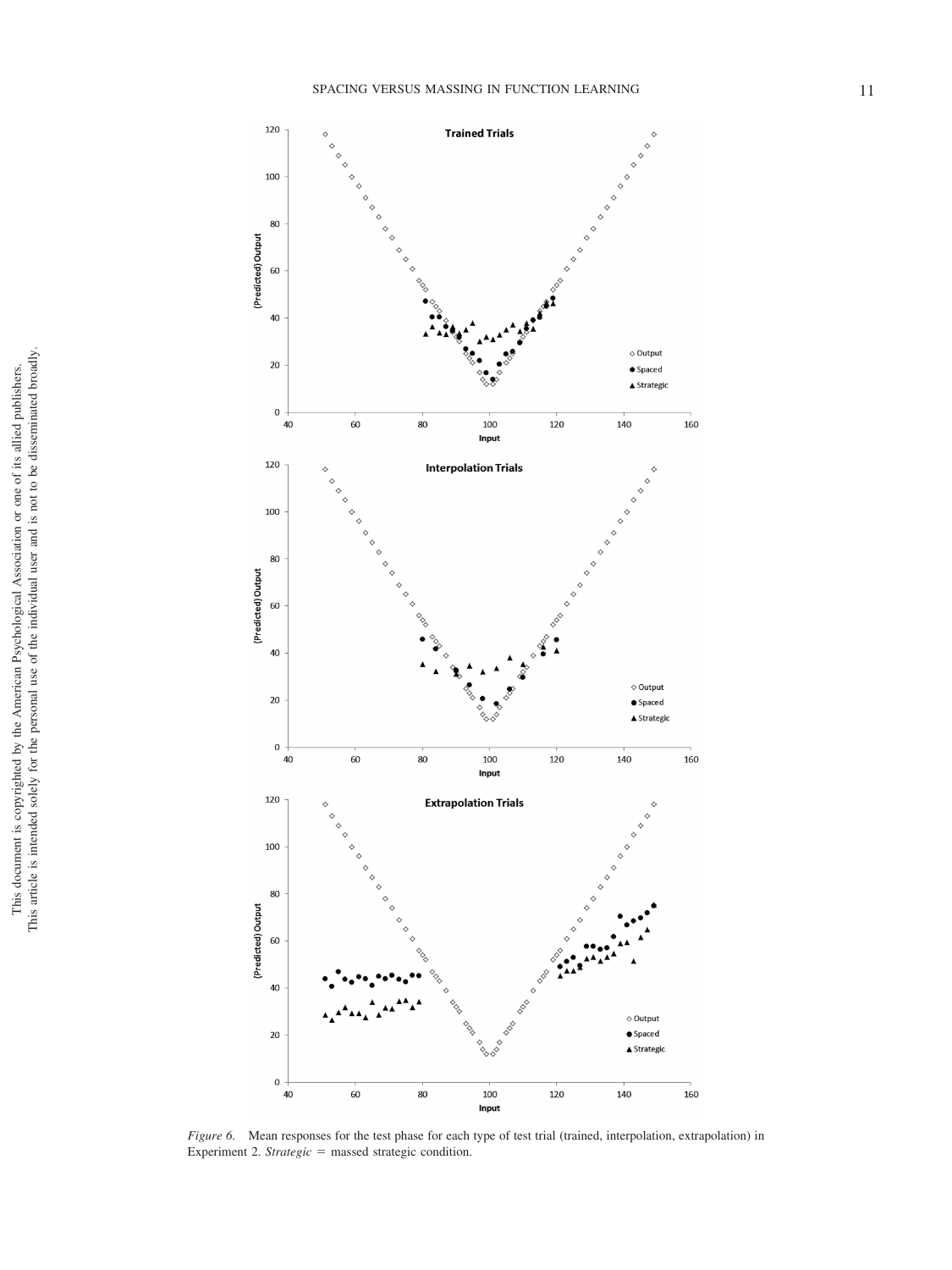Next, to determine whether participants' responses reflected any slope at all (i.e., indicated some appreciation of the general function form), we contrasted the slopes in each training condition to zero (for each type of test point in the left and the right sides of the function). Table 1 provides the statistical results; these results showed that for spaced training, in every part of the tested function except the left extrapolation region, learners' predictions represented a slope that was significantly different from zero and in the appropriate direction. By contrast, after massed training, slopes were not significantly different from zero for the entire left segment; only for the upper segment did massed-training participants' predictions display a slope different from zero.

Our final analysis focused on individual participants' performances on the extrapolation points. The mean extrapolation performances displayed in Figures 3 and 6 suggest that learning about the general shape of the function was modest, at best. It is possible, though, that some proportion of participants in either the massed strategic training or spaced training did acquire reasonable knowledge about the function shape. To address this question, we examined the extrapolation mean absolute error for each individual. We conducted this analysis for both Experiments 1 and 2, and here we report the combined results. In the present function-learning task, flat extrapolation would produce a mean absolute error (MAE) of 34.72.3 Therefore, if an individual has abstracted information about the underlying function, their MAE should be significantly less than 34.72, as they should deviate from flat extrapolation in favor of the function. Accordingly, a 95% confidence interval was calculated for each participant's extrapolation MAE, and those individuals whose confidence intervals fell entirely below 34.72 were determined to have learned the functional relationship.

After spaced training, some knowledge of the function shape was evidenced by 12 individuals (five in Experiment 1 and seven in Experiment 2), whereas with strategic massed training, only six individuals displayed knowledge of the function shape (three in each experiment; no individuals displayed knowledge of the function in the massed random training condition). This difference between the spaced groups and the strategic massed training groups ( $N = 82$ ) was marginally significant,  $\chi^2(1) = 2.95$ ,  $p =$ .086. Figure 7 provides the extrapolation profiles for these individuals (excluding the learner with sine-like extrapolation; see Footnote 3). Inspection of Figure 7 indicates that massing did not penalize those learners who did acquire knowledge of the function form, as their extrapolation profiles matched the function relatively well and were similar to that observed for the spaced-training learners.

#### **General Discussion**

Paralleling the vast literature with verbal material (Cepeda et al., 2006), the present experiments established that spaced presentations of repeated training points during a function learning task produced better learning (storage in long-term memory) of these training points than did massed presentations. This outcome was directly reflected in the test performances, with more accurate responses to the trained points after spaced than massed training. From a qualitative perspective, the superior learning achieved with spacing is also evident when examining the profile of the responses across the range of tested trained stimuli. The top panels of Figures 3 and 6 show that the responses from the spaced group captured the shape of the trained function; by contrast, the responses from the massed groups were relatively flat and indicated surprisingly little retention of the trained output values that were associated with each input value.

The transfer results in both experiments further converged on the conclusion that massed training produced significantly worse learning of the trained points, and tended to produce less abstraction of the form of the function (i.e., the intended function) than did spaced training. First, consider that participants given spaced training were able to generate output values to interpolation test points that mirrored the target function, as indicated by interpolation responses that were as accurate as responses on trained points and by slopes that were as steep as the slopes evidenced for trained points. This assessment is paralleled by visual inspection of their interpolation responses, which were virtually identical to the actual function values (see Figures 3 and 6, middle panels). Participants given massed random training, however, generated output values to interpolation points that did not reflect the target function, but were relatively invariant (across output values) and characterized a relatively flat slope (see Figure 3, middle panel); participants with massed strategic training were minimally better but still significantly and consistently (across Experiments 1 and 2) worse on accuracy and slope indices relative to participants with spaced training.

It is important to note that because interpolation can be supported by an associative learning model that acquires individual input– output associations (with some generalization around the input and the output value) but not the function rule (DeLosh et al., 1997), the interpolation patterns could, but do not necessarily, imply that spacing stimulated abstraction of the function rule per se. These interpolation patterns do reinforce that conclusion that spacing repetitions produced substantially better learning of at least the input– output associations for the cue values presented in training than did either massed condition.

The extrapolation performance more directly reveals the degree to which the three training conditions supported acquisition of the function form. Perhaps not surprisingly, random massed training (Experiment 1), for which only 30% of the trained *pairs* of input– output points represented points from one side of function's vertex, stimulated virtually no learning of the function. If participants were focusing on the particular input pairs that were massed (as intended), then it would be difficult to determine the V-shaped function from many of the training pairs presented (because they would on average reflect a fairly flat slope). Consistent with this interpretation, the extrapolation slopes were not different from zero, with fewer than 50% of the massed-training individuals displaying a positive slope on the right side of the function. It is possible that for these individuals the extrapolation profile re-

<sup>&</sup>lt;sup>3</sup> In Experiment 1, one individual in the spaced training group displayed extrapolation that followed an oscillating pattern, a reasonable extrapolation from the V-shaped function. This individual's MAE (relative to a sine-like function) was compared to a criterion of 24.09 (flat extrapolation for the sine-like function), and the confidence interval for that individual indicated non-flat extrapolation. For Experiment 2, the MAE value for flat extrapolation was 35.00 (the value changed slightly with the additional extrapolation points in Experiment 2).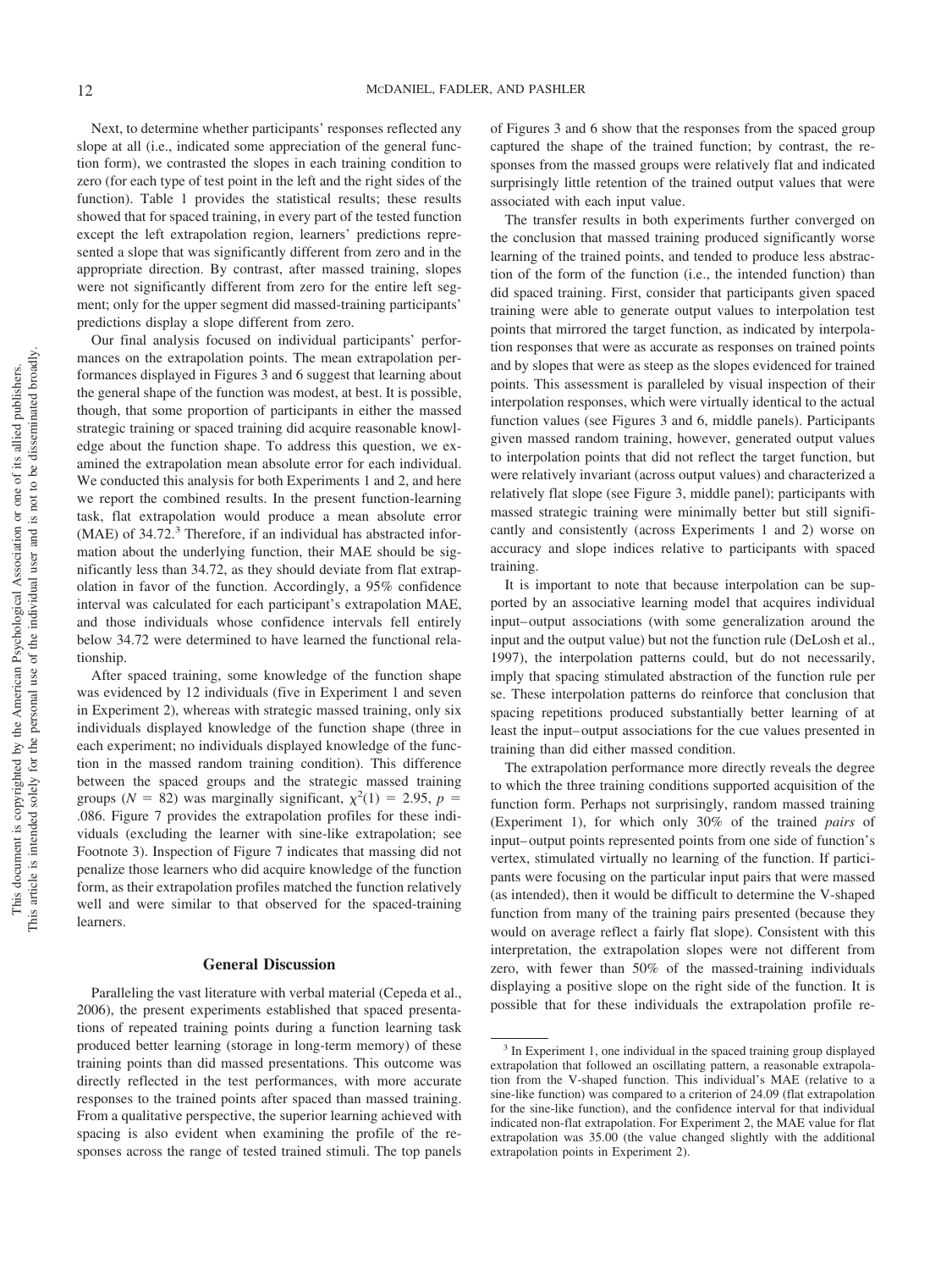

*Figure 7.* Mean test-phase responses on trained points (odd valued inputs from 81 to 119) and extrapolation points for participants (collapsed across Experiments 1 and 2) whose mean absolute error in extrapolation indicated some learning of the function form. *Strategic* = massed strategic condition.

flected a positive linear bias (Busemeyer et al., 1997), rather than learning of the function form.

More mixed outcomes were evident for participants with massed strategic training and with spaced training. In terms of aggregate performance, there was evidence that massed strategic and spaced-training participants learned that the right side of the function reflected a positive slope, but did not learn much about the left side of the form of the function (on average extrapolation slopes on the left side were not significantly different from zero in both Experiments 1 and 2). Converging with the aggregate performances, 90.5% of the massed strategic and 80% of the spacedtraining participants (collapsed across experiments) displayed positive extrapolation slopes on the right side, whereas 21.4% and 30%, respectively, displayed negative extrapolation slopes (for the left part of the function). Even after massed strategic training, however, participants' extrapolation responses were significantly less accurate (as indexed by mean absolute error; marginally so in Experiment 1, but see footnote 2) than for participants given spaced training. These patterns clearly disfavor the theoretical expectation outlined in the introduction that massing would assist learners in learning the general function form (also, cf. Kornell & Bjork, 2008).

Importantly, this outcome obtained even though the massed procedure was modified relative to the typical massed procedure, with successive presentations of two items massed (rather than massed repetitions of one item prior to massing repetitions of the next item), and two sets of massed presentations spaced across training (rather than massing without any spacing). The massed-strategic condition was further improved by limiting the two items that were successively presented to items from the same side of the function, thereby theoretically making the slopes of the two sides of the function relatively salient. Despite our attempt to modify massing so that it would better exploit the potential for massing to convey information about the form of the function, the massed random procedure appeared to discourage learning the general function form (Experiment 1), and the massed strategic procedure did not foster better learning of the function form than did spaced training (Experiments 1 and 2).

The pattern just described obtained even when the testing sequences better matched training sequences across the massed and spaced conditions (i.e., pairs of massed stimuli were tested together) and the delay interval between training and testing was more comparable for the massed and spaced conditions (Experiment 2). Note, however, that memory for a learned function form (function concept) would not be expected to vary anyway (though memory for individual training points might) with the relatively minor differences in retention interval across conditions in Experiment 1 (cf. Jones et al., 2012). In light of this observation, when collapsing data across Experiments 1 and 2, it is telling that the percentage of participants demonstrating extrapolation performance consistent with abstracting the function rule (or at least an approximation of the function form) was double that in the spaced condition (30%) relative to the massed (strategic) condition (14%). Thus, when considering both mean extrapolation error and the proportion of participants whose extrapolation indicated some learning of the function rule, massed training fared poorly relative to spaced training in promoting learning of the function form. These patterns provide at least modest support for the conclusion that spacing of training instances is more likely to stimulate learners to acquire information about the function rule than does massed training. Most clearly, the entire set of results does not support the expectation outlined earlier that the massed training conditions would encourage most learners to focus attention on the function shape. The small proportion of massed-training learners that did evidence learning of the function shape was, however, able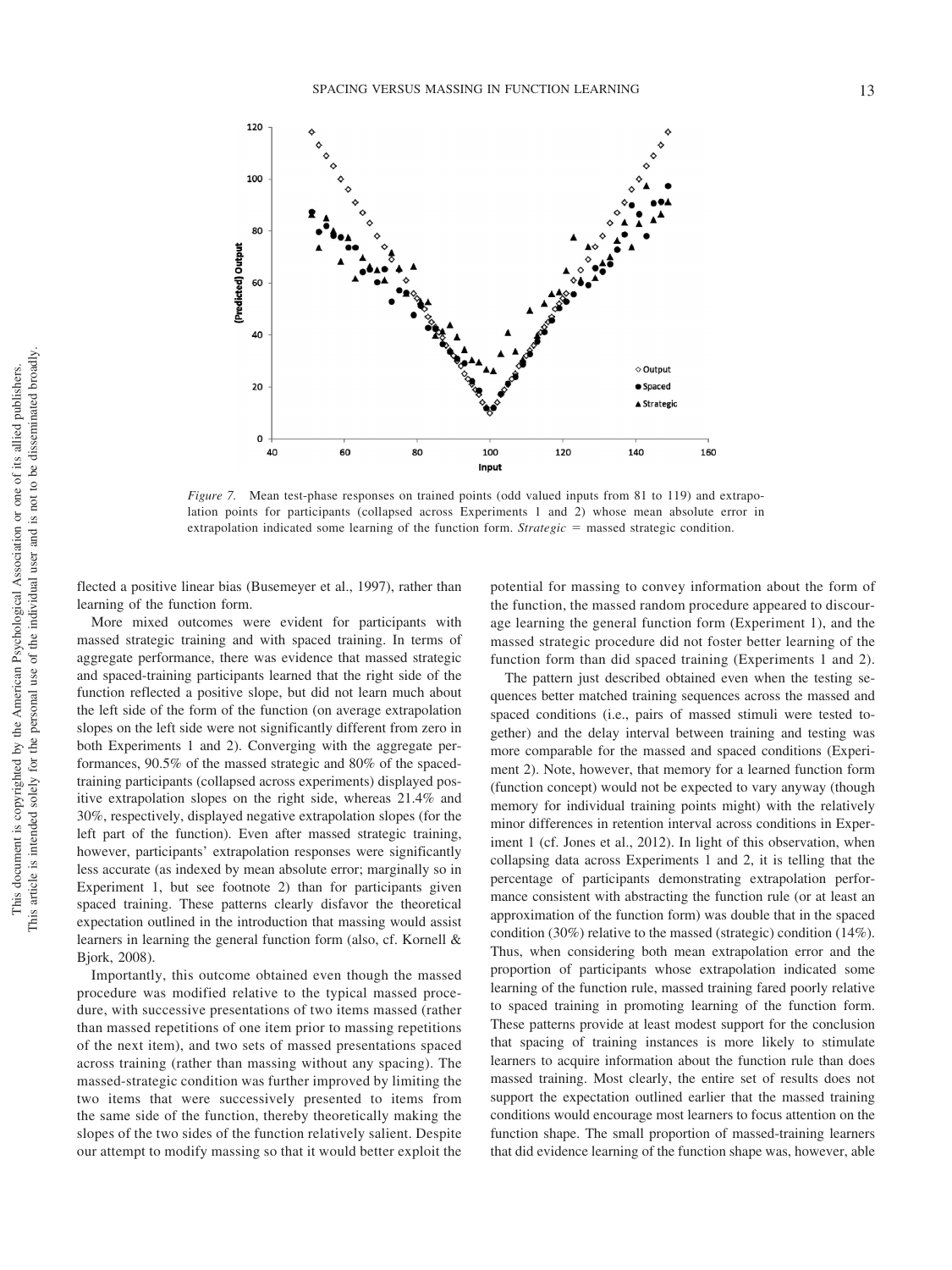to learn the function form as accurately as the spaced-training learners (see Figure 7).

#### **Theoretical Interpretations**

One venerable general interpretation of the ineffectiveness of massing is that when confronted with massed repetitions, learners pay less attention to these repetitions (Hintzman, 1974; see also Cepeda et al., 2006). To explain the present deficits associated with massed training, the reduced attention would have not only undercut learning of the particular training points (consistent with the verbal learning paradigms) but also would have attenuated noticing of the relation in the changes for the outputs as a function of changes in input values for the massed pairs. However, it is not altogether clear from the attention-reduction interpretation how the strategic massing undercut noticing the relational information contained in the pairs, instead of making this relational information more salient (as intended by the modified procedure).

Another possibility is that for most learners, massing (of training pairs) per se does not promote attention to critical features needed to stimulate learners to engage in comparative hypothesizing (i.e., considering how changes in input values are associated with changes in output values). A presentation paradigm that appears to promote comparative hypothesizing is one in which the stimulus pair is presented concurrently and in which participants indicate which of the two stimuli will produce the largest (or smallest) criterion value (Pachur & Olsson, 2012). Clearly, massed training does not involve concurrent presentation; however, the nearly perfect responding during training suggests that the pairs of stimuli were concurrently represented in working memory. Accordingly, it seems more likely that massing was ineffective because, in the absence of explicit instructions to compare the stimuli, it did not itself stimulate the comparative hypothesizing necessary to learn the relational information. Indeed, massing may have disinclined participants to attempt comparison strategies, because the effort to do so would not have improved their performances during training.

This idea raises the possibility that interleaving transfer trials with training blocks, as is sometimes done in function-learning experiments (Bott & Heit, 2004; see Craig & Lewandowsky, 2012, for a similar procedure in a concept learning task), might provide an advantage for the massed condition because the task demands attention to underlying function topography (see Bott & Heit's, 2004, results). This possibility of course depends on the extent to which massing (of stimulus pairs) does provide an advantage relative to spacing for learning relational information and the extent to which massing (with interleaved transfer trials) would not encourage extensive reliance on working memory representations of input– output pairs to prepare responses for training trials. In this regard, it might be telling that even after massed participants performed poorly on the initial trial (Trial 6) of the second massed block (see Figures 1 and 4), they appeared to have not altered their approach to responding on the remainder of the training trials (as evidenced by relatively poor test performance of training trials).

The above theoretical considerations also hint that spacing of the training trials may have conferred benefits. One account championed in the verbal learning literature suggests that a spaced repetition reminds the learner of an earlier study presentation, and this reminding creates an additional trace independent from the individual study episodes. The multiple traces accruing from study and remindings especially facilitate later recall (MacLeod, Pottruff, Forrin, & Masson, 2012). For the present learning task, we would argue that spacing per se likely did not promote sufficient additional processes (e.g., remindings) to support learning. In a prior function-learning experiment, spaced repetitions in a studyonly condition (participants did not have to produce output responses, but simply studied the input– output pairings) produced relatively poor learning of the training points (and poor transfer; Kang et al., 2011).

Another interpretation that seems more in line with the present function-learning paradigm rests on verbal learning paradigms in which learners must generate an appropriate solution in response to a cue word and an associated word fragment during study (Jacoby, 1978). In a massed repeated condition, the assumption is that learners rely on straightforward access from immediate (working) memory for the solution, whereas in a spaced repeated condition, learners must again "solve" the problem. The problem solving required in the spaced condition is claimed to underlie the enhanced memory for the solutions in the spaced relative to the massed condition (Jacoby, 1978). In the present function learning task, learners in the spaced condition could potentially recruit at least two sources of information to provide a "solution" of supplying an output value for a particular input value. As one source, learners might attempt retrievals from secondary (long-term) memory of previously presented points to either help construct a response for the trial at hand (DeLosh et al., 1997) or to directly recover a previous response to that particular input value. Retrieval from secondary memory would be expected to promote learning and retention of the training points (see, e.g., McDaniel, Agarwal, Huelser, McDermott, & Roediger, 2011; Roediger, Agarwal, Mc-Daniel, & McDermott, 2011, in learning declarative knowledge; or remindings stimulated by spaced generation of responses may have stimulated additional independent encodings useful for preserving memory of the trained items, MacLeod et al., 2012). Thus, the relatively good test performance on training points (top panels in Figures 3 and 5) likely is a consequence, at least in part, of retrieving previously presented points from long-term memory to provide responses during training.

Learners could also use information about the global function form to help formulate plausible responses during training. Given that this information (how outputs changed as a function of changes in inputs) would be useful for generating a response "solution" on the training trials, learners in the spaced condition would be advantaged by attending to the relations among training points (cf. McDaniel, Waddill, & Einstein, 1988, for verbal generation effects). Along these lines, the extrapolation results suggest that some learners (30% on average) in the spaced condition did acquire information about the function form. In contrast, only 10% of the participants in the massed conditions (including random massed; 14% in the strategic massed) acquired information about the function form. We cautiously suggest that spaced training may have enhanced function-form learning, if only modestly, because that information would be useful to learners in responding during spaced training but not in massed training (because, as discussed above, for learners in massed conditions, precise input– output information for particular training points would be available in working memory). Clearly, however, spaced training (for a non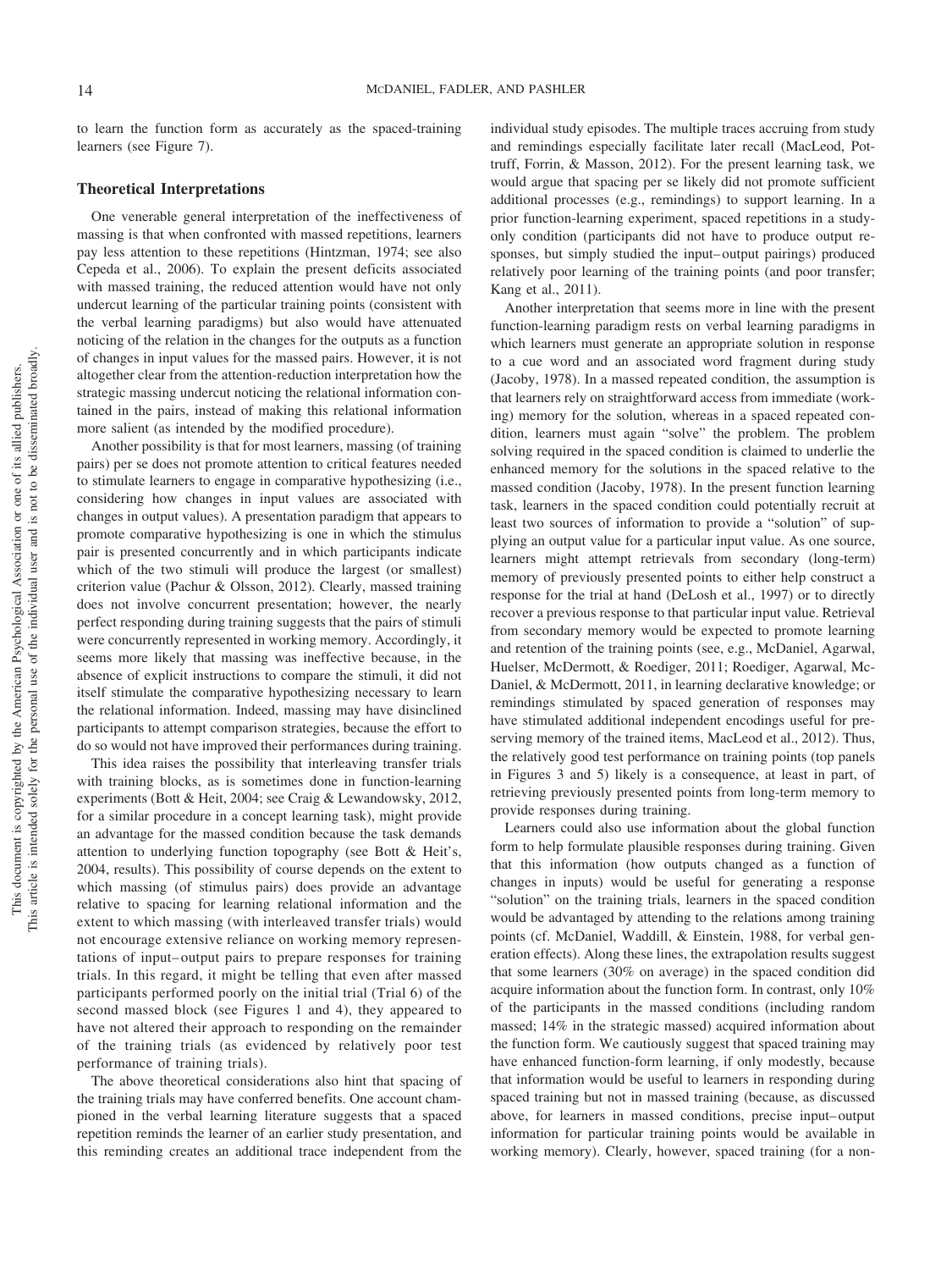linear function) still was not optimal at stimulating the majority of participants to learn the function form.

#### **Practical Implications**

In many formal educational situations, scientific situations, and informal everyday experiences, induction of functional relations is an important learning challenge. For instance, in a textbook for a seventh grade science class attended by Mark A. McDaniel's daughter, students were provided examples of an object connected to a spring of certain tensile strength, with observations provided for different masses of the object and different distances the spring would stretch. From these observations, the students were expected to acquire the function form, as demonstrated in several extrapolation questions in which new masses were provided and the students had to generate the distance the spring would stretch. The textbook author presumably assumed that studying the examples would be sufficient for students to induce the function.

Our findings indicate that this assumption, which seems widespread (see McDaniel, 2012, for examples in other training contexts), is likely incorrect or at least limited to optimally selected presentation sequences at best. Even with college student learners, repeated study of the example training points (with spacing) does not support good learning of the function (Kang et al., 2011). Further, as shown in the present experiment, requiring learners to generate predictions from repeated massed presentation of a randomly ordered sequence of training points (the associated output for a given input) does not support good learning of the function. A new and potentially important finding, however, is that function learning is more effective with massed experiences that are strategically (rather than randomly) selected such that massed pairs are sampled from segments of the function reflecting a particular slope (Experiment 1). Still, spaced presentation of cue– criterion (input– output) points promoted better overall performance than did strategic massed training (for retention, interpolation, and extrapolation in accuracy of responses, with this pattern also generally holding for the response slopes).

Spacing may be naturally present in everyday experiences, in which experience with the cue– criterion pairs is separated across many days (e.g., relating the benefits of lawn-watering to the intensity of the sun during watering; amount of traffic congestion to the time of day) and in which people are generating predictions in order to make decisions. However, in educational settings, instructors and educational technologists need to counteract common practice and intuition favoring massed presentations and study, and perhaps consider spaced training (that requires generation of a response) to promote the learning of concepts (Kornell & Bjork, 2008) and functions. Our results also underscore that to stimulate the comparative hypothesizing presumed to facilitate function and multiple-cue learning (Klayman, 1988), educators will likely need to consider enhancing the massing versus spacing dimension highlighted in laboratory experiments with additional techniques. Possible suggestions for doing so include concurrent presentations of training stimuli, requiring comparative responses (Pachur & Olsson, 2012), and interleaving of training and extrapolation trials (Bott & Heit, 2004).

#### **References**

Bjork, R. A. (1994). Memory and metamemory considerations in the

training of human beings. In J. Metcalfe & A. Shimamura (Eds.), *Metacognition: Knowing about knowing* (pp. 185–205). Cambridge, MA: MIT Press.

- Bott, L., & Heit, E. (2004). Nonmonotonic extrapolation in function learning. *Journal of Experimental Psychology: Learning, Memory, and Cognition, 30,* 38 –50. doi:10.1037/0278-7393.30.1.38
- Bourne, L. E., Jr. (1974). An inference model for conceptual rule learning. In R. Solso (Ed.), *Theories in cognitive psychology: The Loyola Symposium* (pp. 231–256). Potomac, MD: Erlbaum.
- Busemeyer, J. R., Byun, E., DeLosh, E. L., & McDaniel, M. A. (1997). Learning functional relations based on experience with input– output pairs by humans and artificial neural networks. In K. Lamberts & D. Shanks (Eds.), *Knowledge, concepts, and categories* (pp. 405-438). Hove, England: Psychology Press.
- Cepeda, N. J., Pashler, H., Vul, E., Wixted, J. T., & Rohrer, D. (2006). Distributed practice in verbal recall tasks: A review and quantitative synthesis. *Psychological Bulletin, 132,* 354 –380. doi:10.1037/0033- 2909.132.3.354
- Cowan, N. (1999). An embedded-process model of working memory. In A. Miyake & P. Shah (Eds.), *Models of working memory: Mechanisms of active maintenance and executive control* (pp. 62–101). doi:10.1017/ CBO9781139174909.006
- Craig, S., & Lewandowsky, S. (2012). Whichever way you choose to categorize, working memory helps you learn. *The Quarterly Journal of Experimental Psychology, 65,* 439 – 464. doi:10.1080/17470218.2011 .608854
- Craik, F. I. M., & Watkins, M. J. (1973). The role of rehearsal in short-term memory. *Journal of Verbal Learning and Verbal Behavior, 12,* 599 – 607. doi:10.1016/S0022-5371(73)80039-8
- DeLosh, E. L., Busemeyer, J. R., & McDaniel, M. A. (1997). Extrapolation: The sine qua non for function learning. *Journal of Experimental Psychology: Learning, Memory, and Cognition, 23,* 968 –986. doi: 10.1037/0278-7393.23.4.968
- Dempster, F. N. (1987). Effects of variable encoding and spaced presentations on vocabulary learning. *Journal of Educational Psychology, 79,* 162–170. doi:10.1037/0022-0663.79.2.162
- Dempster, F. N. (1989). Spacing effects and their implications for theory and practice. *Educational Psychology Review, 1,* 309 –330. doi:10.1007/ BF01320097
- Foos, P. W., & Smith, K. H. (1974). Effects of spacing and spacing patterns in free recall. *Journal of Experimental Psychology, 103,* 112–116. doi: 10.1037/h0036828
- Glenberg, A. M., Smith, S. M., & Green, C. (1977). Type I rehearsal: Maintenance and more. *Journal of Verbal Learning and Verbal Behavior, 16,* 339 –352. doi:10.1016/S0022-5371(77)80055-8
- Hintzman, D. L. (1974). Theoretical implications of the spacing effect. In R. L. Solso (Ed.), *Theories in cognitive psychology: The Loyola Symposium* (pp. 77–97). Potomac, MD: Erlbaum.
- Jacoby, L. L. (1978). On interpreting the effects of repetition: Solving a problem versus remembering a solution. *Journal of Verbal Learning and Verbal Behavior, 17,* 649 – 667. doi:10.1016/S0022-5371(78)90393-6
- Jones, M., Bourne, L. E., Jr., & Healy, A. F. (2012). A compact mathematical model for predicting the effectiveness of training. In A. F. Healy & L. E. Bourne, Jr. (Eds.), *Training cognition: Optimizing efficiency, durability, and generalizability* (pp. 247–266). London, England: Psychology Press.
- Kang, S. H. K., McDaniel, M. A., & Pashler, H. (2011). Effects of testing on learning of functions. *Psychonomic Bulletin & Review, 18,* 998 – 1005. doi:10.3758/s13423-011-0113-x
- Kang, S. H. K., & Pashler, H. (2012). Learning painting styles: Spacing is advantageous when it promotes discriminative contrast. *Applied Cognitive Psychology, 26,* 97–103. doi:10.1002/acp.1801
- Klayman, J. (1988). On the how and why (not) of learning from outcomes.